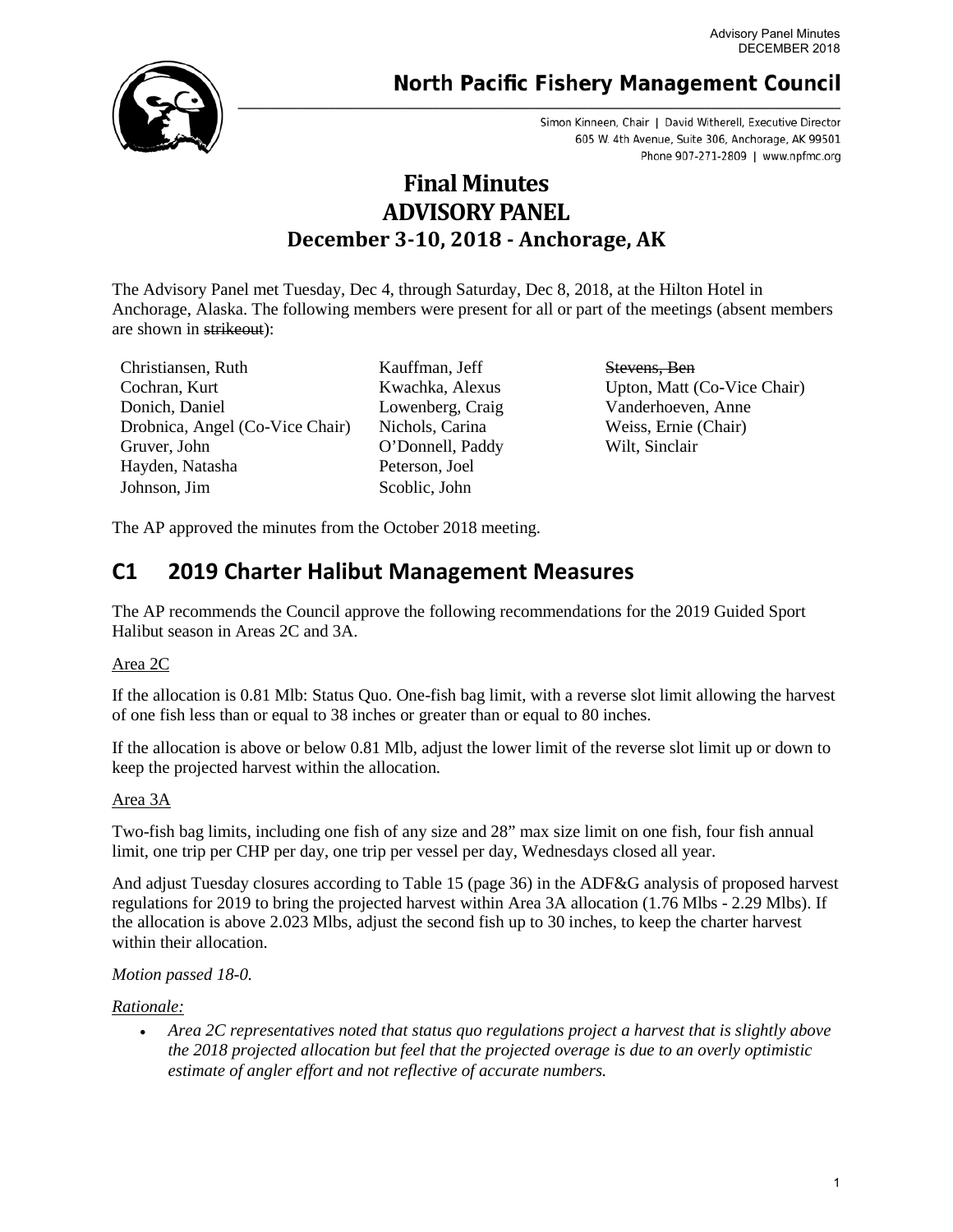- *The lower than 38-inch lower reverse slot limit imposed in 2018 will result in reduced bookings in 2019. Area 2 businesses report that bookings for 2019 are already down compared to this same time last year.*
- *Restrictions on King salmon fishing, while not analyzed in the current paper, along with increased halibut harvest restrictions will further drive bookings down.*
- *Area 2C representatives feel that the status Quo management measures will keep Area 2C charter halibut sector within their allocation for 2019. Area, 2C has been below their allocation 3 of the last 5 years, which has resulted in total halibut under ages of 185,000 lbs. In 2018, the sector was 81,000 lbs. under allocation.*
- *Area 3A representatives noted that the 28% projected increase in area 3A distributed mortality may not be a realistic outcome of the January IPHC meeting. Continued large fluctuations in distributed mortality, either up or down, are not good for business planning.*
- *Area 3A representatives feel that limiting the size of the second fish may result in some fish left in the water (162,000 lbs.) under higher harvest number scenarios.*
- *Management measures requested for analysis did not include a larger second fish because the charter halibut fishery in Area 3A has been over their allocation in recent years.*
- *Minutes from the Halibut Charter Management meeting in December note that limiting the Area 3A Halibut charter catch to 2.088 Mlbs is reasonable, which represents the maximum projected catch with no closed Tuesdays and a 30-inch limit on the second fish*

# **C2 GOA Groundfish Specifications**

### **AP motion #1 - GOA & BSAI Risk Matrix**

The AP supports use of the Risk Matrix for all GOA and BSAI groundfish stocks for the next assessment cycle. The AP recommends the Council continue to encourage increased analysis**, consistency** and transparency in how the risk table translates to potential reductions in the max ABC to help inform the SSC in establishing the ABC. *[Bolded amendment to motion passed 17-0.] Motion as amended passed 17-1.*

*The following motion was made, amended, and following lengthy discussion, withdrawn:*

*The AP supports use of the Risk Matrix for all GOA and BSAI groundfish stocks for the next assessment cycle. However, the AP recommends the Council request consider a change to the Council/Plan Teams TOR such that any specific percentage reductions from the maximum permissible ABC (as projected by the stock assessment model) be made and approved recommended by the SSC and not rather than by the individual assessment authors or the Plan Teams.*

*The following rationale is applied to the final passed motion and the substitute motion.*

### *Rationale:*

- *The following rationale is applied to the final passed motion and the substitute motion.*
- *The risk matrix was developed with the intent of improving transparency in the ABC setting process. However, for a multitude of reasons (e.g., only a handful of assessment authors filled out the matrix thereby impeding adequate comparison of its use across stocks; recommended maxABC reductions inconsistent with the identified numerical level of risk) this objective was not fully achieved this year. Given that this was the first year of using the risk matrix, this motion is intended to support an iterative approach towards improving the process with the caveat that the risk matrix may not be the best long-term approach.*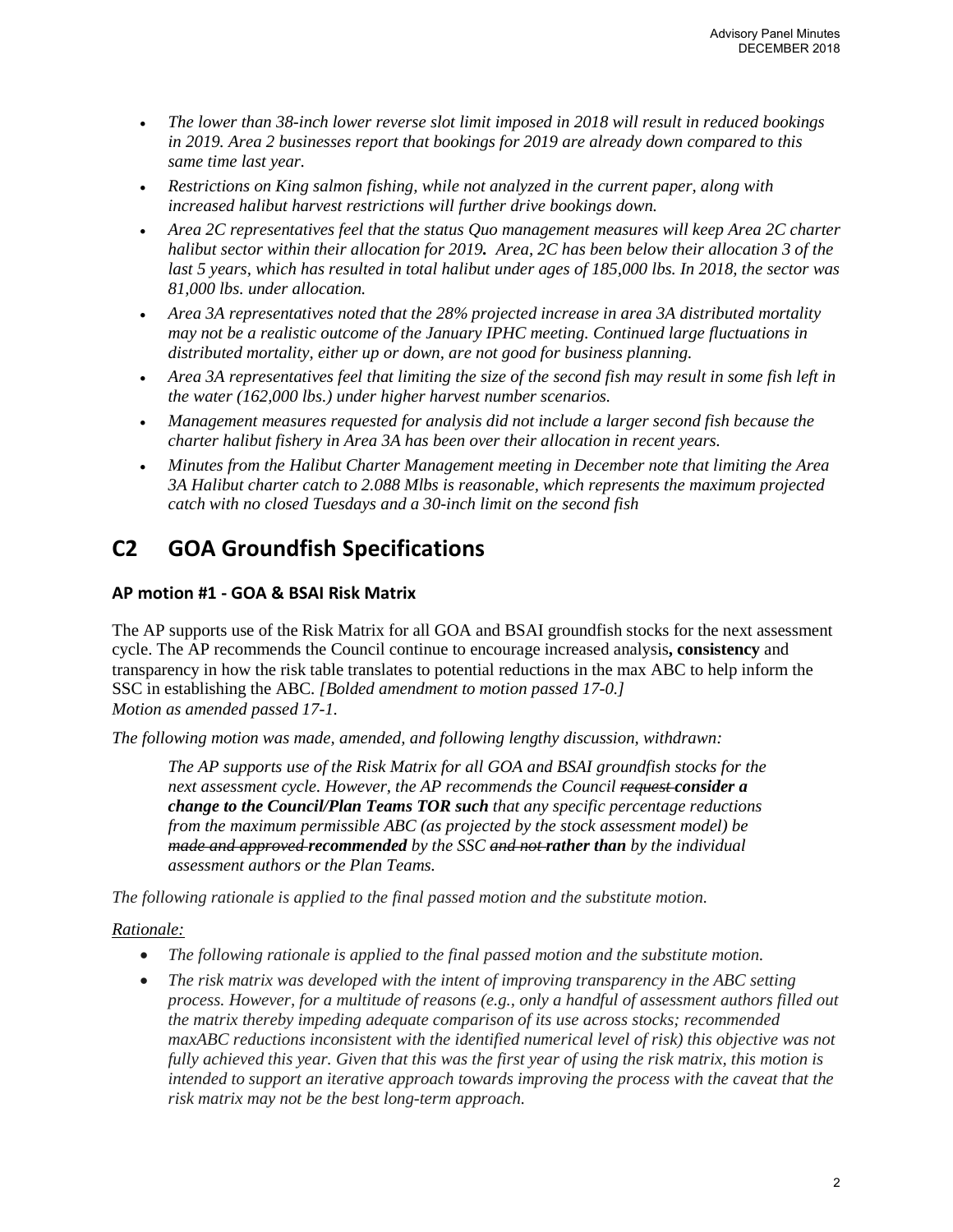- *Amendment 56 to the GOA and BSAI Groundfish FMPs, which established the Tier system and control rules, was intentionally designed to be a precautionary to management making the scientific and quantitative modeling processes critically important and fundamental to the Council's annual specifications process.*
- *Because of the precautionary nature of the management system, reductions from the maximum permissible ABC are intended to be infrequent actions to unquantified risk not accounted for in the Tier system and control rules (as noted by the SSC). Asking assessment authors to complete the risk matrix with their assessment, population, and ecosystem concerns will provide a solid foundation of detailed information for which any maxABC reductions can be made.*
- *Given the critical nature of the annual stock assessment process, the main purpose of this motion is to improve and focus communications between assessment authors, Plan Team members, fishery stakeholders, the SSC, and the Council. The ultimate goal is for any maxABC reduction to be clearly grounded in detailed information. As such, identification and development of this information should be the focus of assessment authors and the Plan Teams. Because of the compressed amount of time available for developing and analyzing this information, it would be a more valuable use of time to focus on this task at the Plan Team meetings rather than on the more subjective process of formulating a specific percentage reduction amount. It is important to note that this motion is not suggesting that assessment authors and Plan Teams be prevented from making ABC recommendations; such recommendations would naturally come from selection of the assessment model. Additionally, this motion is in no way meant to prevent an assessment author or Plan Team from stating that a maxABC reduction is warranted (based on the information contained in the risk matrix), it is simply intended to shift the final step of the process (identification of the percentage reduction amount) to the SSC. From a clearly articulated and transparent list of concerns, the SSC will be able to make specific maxABC reductions as deemed warranted.*
- *Some members of the AP felt strongly that the matrix may not be appropriate because we already have an analytical process and the matrix could allow for bias, while also emphasizing the need for it to be applied consistently.*
- *Members expressed appreciation for the authors' attempt to incorporate what has been considered unknown and unquantifiable risk factors into setting ABCs by assigning a level of potential risk and an associated factor of safety.*

### **AP motion #2 - GOA TACs**

The AP recommends the Council adopt the final 2019 and 2020 Gulf of Alaska groundfish specifications for OFLs and ABCs as recommended by the SSC and set TACs as shown in the **attached Table 1**. The TACs for both Gulf of Alaska Pacific cod and Pollock have been adjusted to account for the State water GHL fisheries. The Gulf of Alaska Pacific cod adjustments are shown in the C3c of the action memo.

#### *Motion passed 18-0*

### *Rationale:*

*The APs recommendations reflect the SSC recommendations for OFLs, ABCs and TACs for 2019- 2020.*

#### **AP motion #3 - GOA PSC**

The AP recommends the Council set the 2019 and 2020 annual and seasonal Pacific halibut PSC limits and apportionments in the Gulf of Alaska as shown in the **attached Tables 14-16**. These tables modify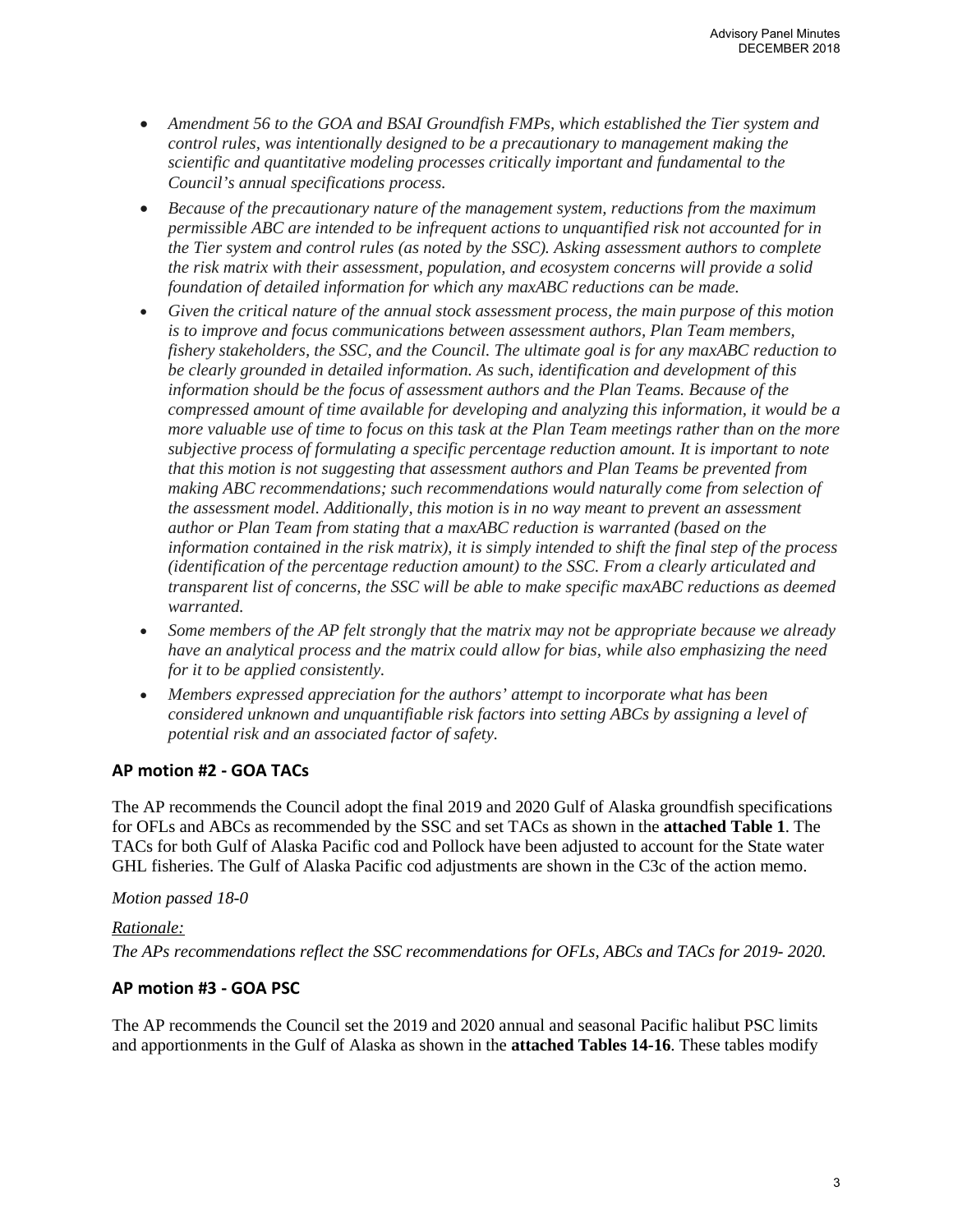the trawl apportionments by time and between the deep and shallow water species fishery limits (from tables presented in agenda item C3d) but do not change the overall trawl halibut PSC limit.

#### *Motion passed 18-0*

*Rationale:* 

- *Moving 50 mt of halibut PSC from shallow to deep water species and changing the season date from September 1 to August 1 would maintain the current cap while increasing flexibility for the fleet and providing a more stable flow of fish into processing plants in response to changing fishing conditions.*
- *The combination of low cod stocks and poor salmon fishing has resulted in a need to shift effort towards other target species that have different needs for PSC timing and rates. Increased flexibility under existing caps is important to maintain healthy fishing operations.*

#### **AP motion #4 - GOA Halibut DMRs**

The AP recommends the Council adopt the final 2019 and 2020 halibut discard mortality rates (DMRs) for the Gulf of Alaska as shown in Table 17 of C3e of the action memo.

*Motion passed 18-0*

#### **AP motion #5 - GOA SAFE**

The AP recommends the Council approve the Gulf of Alaska Groundfish Stock Assessment and Fishery Evaluation (SAFE) report.

*Motion passed 18-0*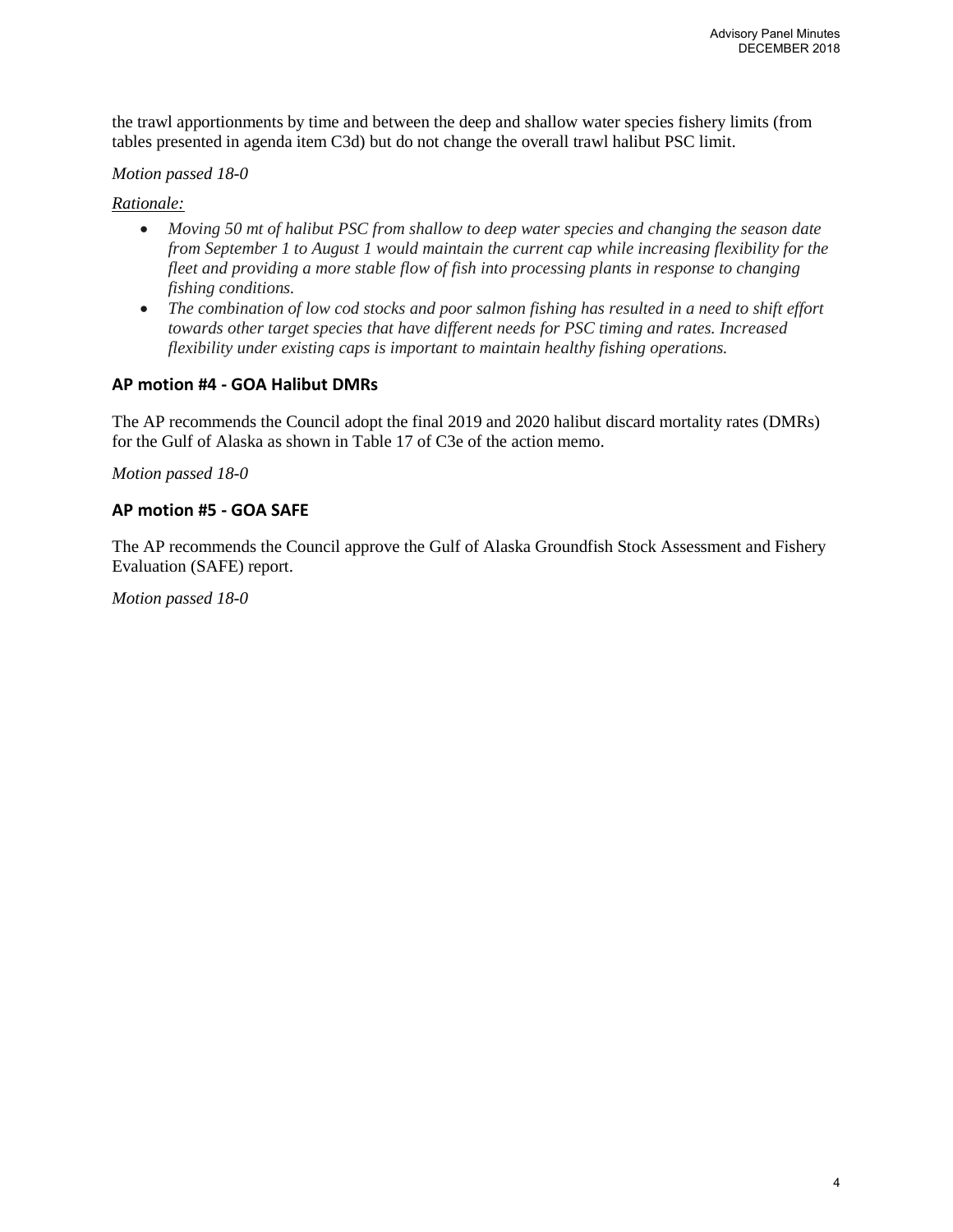#### **Table 1. AP recommended TACs, SSC recommended OFLs and ABCs for Groundfish in the Gulf of Alaska (metric tons) for 2019-2020.**

|                                                                                                                                                                         |              |          |            | 2018       |            | Catch          | 2019       |            |            | 2020       |            |            |
|-------------------------------------------------------------------------------------------------------------------------------------------------------------------------|--------------|----------|------------|------------|------------|----------------|------------|------------|------------|------------|------------|------------|
| <b>Species</b>                                                                                                                                                          | Area         |          | <b>OFL</b> | <b>ABC</b> | <b>TAC</b> | 11/8/2018      | <b>OFL</b> | <b>ABC</b> | <b>TAC</b> | <b>OFL</b> | <b>ABC</b> | <b>TAC</b> |
| Pollock                                                                                                                                                                 | State GHL    |          | n/a        | 4,037      | ÷.         |                | n/a        | 3,396      |            | n/a        | 2,722      | $\sim$     |
|                                                                                                                                                                         | W (610)      |          | n/a        | 30,188     | 30,188     | 30,676         | n/a        | 24,875     | 24,875     | n/a        | 19,939     | 19,939     |
|                                                                                                                                                                         | C(620)       |          | n/a        | 79,495     | 79,495     | 79,974         | n/a        | 71,459     | 71,459     | n/a        | 57,279     | 57,279     |
|                                                                                                                                                                         | C(630)       |          | n/a        | 40,939     | 40,939     | 39,511         | n/a        | 30,372     | 30,372     | n/a        | 24,345     | 24,345     |
|                                                                                                                                                                         | <b>WYAK</b>  |          | n/a        | 6,833      | 6,833      | 4,125          | n/a        | 5,748      | 5,748      | n/a        | 4,607      | 4,607      |
|                                                                                                                                                                         |              | Subtotal | 187,059    | 161,492    | 157,455    | 154,286        | 194,230    | 135,850    | 132,454    | 148,968    | 108,892    | 106,170    |
|                                                                                                                                                                         | EYAK/SEO     |          | 11,697     | 8,773      | 8,773      |                | 11,697     | 8,773      | 8,773      | 11,697     | 8,773      | 8,773      |
|                                                                                                                                                                         |              | Total    | 198,756    | 170,265    | 166,228    | 154,286        | 205,927    | 144,623    | 141,227    | 160,665    | 117,665    | 114,943    |
| Pacific Cod                                                                                                                                                             | W            |          | n/a        | 8,082      | 5,657      | 4,374          | n/a        | 7,633      | 5,343      | n/a        | 9,695      | 6,786      |
|                                                                                                                                                                         | $\mathbf C$  |          | n/a        | 8,118      | 6,089      | 5,120          | n/a        | 7,667      | 5,750      | n/a        | 9,738      | 7,303      |
|                                                                                                                                                                         | E            |          | n/a        | 1,800      | 1,350      | 101            | n/a        | 1,700      | 1,275      | n/a        | 2,159      | 1,619      |
|                                                                                                                                                                         | Total        |          | 23,565     | 18,000     | 13,096     | 9,595          | 23,669     | 17,000     | 12,368     | 26,078     | 21,592     | 15,708     |
| Sablefish                                                                                                                                                               | W            |          | n/a        | 1,544      | 1,544      | 1,351          | n/a        | 1,581      | 1,581      | n/a        | 2,105      | 2,105      |
|                                                                                                                                                                         | $\mathsf{C}$ |          | n/a        | 5,158      | 5,158      | 5,617          | n/a        | 5,178      | 5,178      | n/a        | 6,931      | 6,931      |
|                                                                                                                                                                         | <b>WYAK</b>  |          | n/a        | 1,829      | 1,829      | 1,804          | n/a        | 1,828      | 1,828      | n/a        | 2,433      | 2,433      |
|                                                                                                                                                                         | <b>SEO</b>   |          | n/a        | 2,974      | 2,974      | 2,944          | n/a        | 2,984      | 2,984      | n/a        | 3,993      | 3,993      |
|                                                                                                                                                                         |              | Total    | 22,703     | 11,505     | 11,505     | 11,716         | 25,227     | 11,571     | 11,571     | 34,782     | 15,462     | 15,462     |
| Shallow-Water Flatfish                                                                                                                                                  | W            |          | n/a        | 25,206     | 13,250     | 56             | n/a        | 25,620     | 13,250     | n/a        | 25,952     | 13,250     |
|                                                                                                                                                                         | C            |          | n/a        | 25,315     | 25,315     | 2,664          | n/a        | 25,731     | 25,731     | n/a        | 26,065     | 26,065     |
|                                                                                                                                                                         | <b>WYAK</b>  |          | n/a        | 2,242      | 2,242      | $\mathbf{1}$   | n/a        | 2,279      | 2,279      | n/a        | 2,308      | 2,308      |
|                                                                                                                                                                         | EYAK/SEO     |          | n/a        | 1,925      | 1,925      | $\overline{1}$ | n/a        | 1,957      | 1,957      | n/a        | 1,983      | 1,983      |
|                                                                                                                                                                         |              | Total    | 67,240     | 54,688     | 42,732     | 2,722          | 68,309     | 55,587     | 43,217     | 69,167     | 56,308     | 43,606     |
| Deep-Water Flatfish                                                                                                                                                     | W            |          | n/a        | 413        | 413        | 3              | n/a        | 416        | 416        | n/a        | 420        | 420        |
|                                                                                                                                                                         | $\mathsf{C}$ |          | n/a        | 3,400      | 3,400      | 181            | n/a        | 3,443      | 3,443      | n/a        | 3,488      | 3,488      |
|                                                                                                                                                                         | <b>WYAK</b>  |          | n/a        | 3,239      | 3,239      | 6              | n/a        | 3,280      | 3,280      | n/a        | 3,323      | 3,323      |
|                                                                                                                                                                         | EYAK/SEO     |          | n/a        | 2,332      | 2,332      | 5              | n/a        | 2,362      | 2,362      | n/a        | 2,393      | 2,393      |
|                                                                                                                                                                         |              | Total    | 11,294     | 9,385      | 9,385      | 195            | 11,434     | 9,501      | 9,501      | 11,581     | 9,624      | 9,624      |
| <b>Rex Sole</b>                                                                                                                                                         | W            |          | n/a        | 3,086      | 3,086      | 83             | n/a        | 2,951      | 2,951      | n/a        | 2,956      | 2,956      |
|                                                                                                                                                                         | C            |          | n/a        | 8,739      | 8,739      | 1,553          | n/a        | 8,357      | 8,357      | n/a        | 8,371      | 8,371      |
|                                                                                                                                                                         | <b>WYAK</b>  |          | n/a        | 1,737      | 1,737      | $\overline{2}$ | n/a        | 1,657      | 1,657      | n/a        | 1,664      | 1,664      |
|                                                                                                                                                                         | EYAK/SEO     |          | n/a        | 1,811      | 1,811      | $\sim$         | n/a        | 1,727      | 1.727      | n/a        | 1,734      | 1,734      |
|                                                                                                                                                                         |              | Total    | 18,706     | 15,373     | 15,373     | 1,638          | 17,889     | 14,692     | 14,692     | 17,942     | 14,725     | 14,725     |
| Arrowtooth Flounder                                                                                                                                                     | W            |          | n/a        | 37,253     | 14,500     | 1,043          | n/a        | 35,994     | 14,500     | n/a        | 34,765     | 14,500     |
|                                                                                                                                                                         | $\mathsf{C}$ |          | n/a        | 73,480     | 48,000     | 16,391         | n/a        | 70,995     | 70,995     | n/a        | 68,575     | 68,575     |
|                                                                                                                                                                         | <b>WYAK</b>  |          | n/a        | 16,468     | 6,900      | 39             | n/a        | 15,911     | 6,900      | n/a        | 15,368     | 6,900      |
|                                                                                                                                                                         | EYAK/SEO     |          | n/a        | 23,744     | 6,900      | 25             | n/a        | 22,941     | 6,900      | n/a        | 22,157     | 6,900      |
|                                                                                                                                                                         |              | Total    | 180,697    | 150,945    | 76,300     | 17,498         | 174,598    | 145,841    | 99,295     | 168,634    | 140,865    | 96,875     |
| <b>Flathead Sole</b>                                                                                                                                                    | W            |          | n/a        | 12,690     | 8,650      | 151            | n/a        | 13,234     | 8,650      | n/a        | 13,771     | 8,650      |
|                                                                                                                                                                         | C            |          | n/a        | 20,238     | 15,400     | 1,894          | n/a        | 21,109     | 15,400     | n/a        | 21,965     | 15,400     |
|                                                                                                                                                                         | <b>WYAK</b>  |          | n/a        | 1,932      | 1,932      | $\sim$         | n/a        | 2,016      | 2,016      | n/a        | 2,097      | 2,097      |
|                                                                                                                                                                         | S            |          | n/a        | 406        | 406        | $\sim$         | n/a        | 423        | 423        | n/a        | 440        | 440        |
|                                                                                                                                                                         |              | Total    | 43,011     | 35,266     | 26,388     | 2,045          | 44,865     | 36,782     | 26,489     | 46,666     | 38,273     | 26,587     |
| 2018 OFLs, ABCs, and TACs are from the harvest specifications adopted by the Council in December 2017; 2018 catches through November 8, 2018 from AKR Catch Accounting. |              |          |            |            |            |                |            |            |            |            |            |            |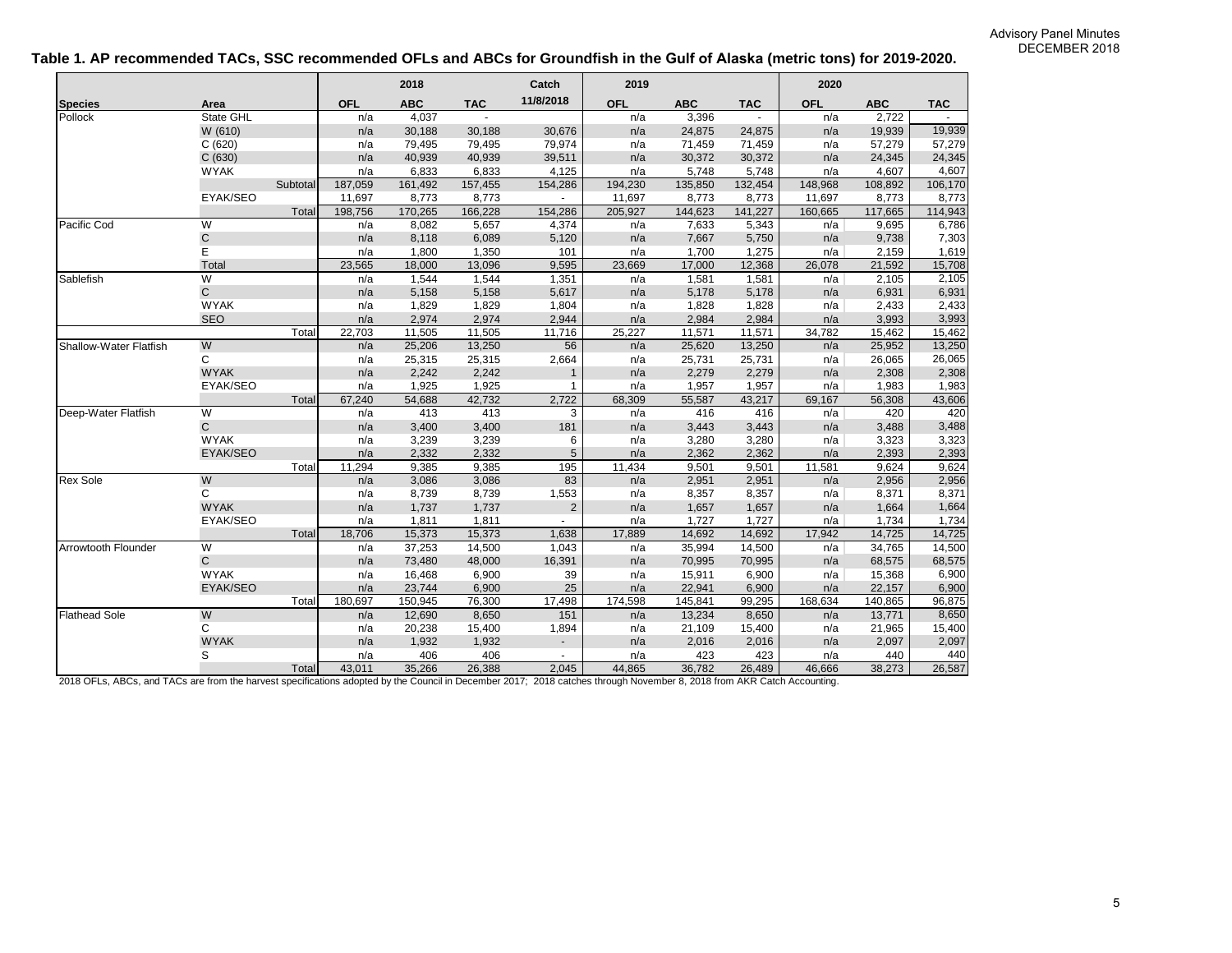#### **Table 1. AP recommended TACs, SSC recommended OFLs and ABCs for Groundfish in the Gulf of Alaska (metric tons) for 2019-2020.**

|                              |              |       |            | 2018       |            | Catch         | 2019        |              |            | 2020       |            |             |
|------------------------------|--------------|-------|------------|------------|------------|---------------|-------------|--------------|------------|------------|------------|-------------|
| <b>Species</b>               | Area         |       | <b>OFL</b> | <b>ABC</b> | <b>TAC</b> | as of 11/8/18 | <b>OFL</b>  | <b>ABC</b>   | <b>TAC</b> | <b>OFL</b> | <b>ABC</b> | <b>TAC</b>  |
| Pacific ocean perch          | W            |       | n/a        | 3,312      | 3,312      | 3,225         | n/a         | 3,227        | 3,227      | n/a        | 3,125      | 3,125       |
|                              | $\mathsf{C}$ |       | n/a        | 20,112     | 20,112     | 17,644        | n/a         | 19,646       | 19,646     | n/a        | 19,024     | 19,024      |
|                              | <b>WYAK</b>  |       | n/a        | 3,371      | 3,371      | 3,352         | n/a         | 3,296        | 3,296      | n/a        | 3,192      | 3,192       |
|                              | W/C/WYAK     |       | 31,860     | 26,795     | 26,795     | 24,221        | 31,113      | 26,169       | 26,169     | 30,128     | 25,341     | 25,341      |
|                              | <b>SEO</b>   |       | 2,902      | 2,441      | 2,441      | 0             | 2,838       | 2,386        | 2,386      | 2,748      | 2,311      | 2,311       |
|                              |              | Total | 34,762     | 29,236     | 29,236     | 24,221        | 33,951      | 28,555       | 28,555     | 32,876     | 27,652     | 27,652      |
| Northern Rockfish            | W            |       | n/a        | 420        | 420        | 297           | n/a         | 1,190        | 1,190      | n/a        | 1,122      | 1,122       |
|                              | $\mathbf C$  |       | n/a        | 3,261      | 3,261      | 2,047         | n/a         | 3,338        | 3,338      | n/a        | 3,147      | 3,147       |
|                              | Ε            |       | n/a        | 4          | 0          | O             | n/a         | $\mathbf{1}$ | 0          | n/a        | -1         | $\mathbf 0$ |
|                              |              | Total | 4,380      | 3,685      | 3,681      | 2,344         | 5,402       | 4,529        | 4,528      | 5,093      | 4,270      | 4,269       |
| Shortraker Rockfish          | W            |       | n/a        | 44         | 44         | 38            | n/a         | 44           | 44         | n/a        | 44         | 44          |
|                              | $\mathsf C$  |       | n/a        | 305        | 305        | 315           | n/a         | 305          | 305        | n/a        | 305        | 305         |
|                              | E            |       | n/a        | 514        | 514        | 402           | n/a         | 514          | 514        | n/a        | 514        | 514         |
|                              |              | Total | 1,151      | 863        | 863        | 755           | 1,151       | 863          | 863        | 1,151      | 863        | 863         |
| Dusky Rockfish               | W            |       | n/a        | 146        | 146        | 50            | n/a         | 781          | 781        | n/a        | 774        | 774         |
|                              | $\mathsf{C}$ |       | n/a        | 3,502      | 3,502      | 2,831         | n/a         | 2,764        | 2,764      | n/a        | 2,742      | 2,742       |
|                              | <b>WYAK</b>  |       | n/a        | 232        | 232        | 11            | n/a         | 95           | 95         | n/a        | 94         | 94          |
|                              | EYAK/SEO     |       | n/a        | 77         | 77         | 7             | n/a         | 60           | 60         | n/a        | 60         | 60          |
|                              |              | Total | 4,841      | 3,957      | 3,957      | 2,899         | 4,521       | 3,700        | 3,700      | 4,484      | 3,670      | 3,670       |
| Rougheye                     | W            |       | n/a        | 176        | 176        | 79            | n/a         | 174          | 174        | n/a        | 172        | 172         |
| <b>Blackspotted Rockfish</b> | C            |       | n/a        | 556        | 556        | 434           | n/a         | 550          | 550        | n/a        | 545        | 545         |
|                              | $\mathsf E$  |       | n/a        | 712        | 712        | 203           | n/a         | 704          | 704        | n/a        | 697        | 697         |
|                              |              | Total | 1,735      | 1,444      | 1,444      | 716           | 1,715       | 1,428        | 1,428      | 1,699      | 1,414      | 1,414       |
| Demersal shelf rockfish      | Total        |       | 394        | 250        | 250        | 133           | 411         | 261          | 261        | 411        | 261        | 261         |
| Thornyhead Rockfish          | W            |       | n/a        | 344        | 344        | 160           | n/a         | 326          | 326        | n/a        | 326        | 326         |
|                              | $\mathbf C$  |       | n/a        | 921        | 921        | 665           | n/a         | 911          | 911        | n/a        | 911        | 911         |
|                              | E            |       | n/a        | 773        | 773        | 325           | n/a         | 779          | 779        | n/a        | 779        | 779         |
|                              |              | Total | 2,717      | 2,038      | 2,038      | 1,150         | 2,688       | 2,016        | 2,016      | 2,688      | 2,016      | 2,016       |
| Other Rockfish               | W/C          |       | n/a        | 1,737      | 1,737      | 1,030         | n/a         | 1,737        | 1,737      | n/a        | 1,737      | 1,737       |
|                              | <b>WYAK</b>  |       | n/a        | 368        | 368        | 126           | n/a         | 368          | 368        | n/a        | 368        | 368         |
|                              | EYAK/SEO     |       | n/a        | 3,489      | 200        | 51            | n/a         | 3,489        | 3,489      | n/a        | 3,489      | 3,489       |
|                              |              | Total | 7,356      | 5,594      | 2,305      | 1,207         | 7,356       | 5,594        | 5,594      | 7,356      | 5,594      | 5,594       |
| Atka mackerel                |              | Total | 6,200      | 4,700      | 3,000      | 1,431         | 6,200       | 4,700        | 3,000      | 6,200      | 4,700      | 3,000       |
| <b>Big Skate</b>             | W            |       | n/a        | 504        | 504        | 312           | n/a         | 504          | 504        | n/a        | 504        | 504         |
|                              | C            |       | n/a        | 1,774      | 1,774      | 880           | n/a         | 1,774        | 1,774      | n/a        | 1,774      | 1,774       |
|                              | $\mathsf E$  |       | n/a        | 570        | 570        | 70            | n/a         | 570          | 570        | n/a        | 570        | 570         |
|                              |              | Total | 3,797      | 2,848      | 2,848      | 1,262         | 3,797       | 2,848        | 2,848      | 3,797      | 2,848      | 2,848       |
| Longnose Skate               | W            |       | n/a        | 149        | 149        | 58            | n/a         | 149          | 149        | n/a        | 149        | 149         |
|                              | C            |       | n/a        | 2,804      | 2,804      | 553           | n/a         | 2,804        | 2,804      | n/a        | 2,804      | 2,804       |
|                              | $\mathsf E$  |       | n/a        | 619        | 619        | 232           | n/a         | 619          | 619        | n/a        | 619        | 619         |
|                              |              | Total | 4,763      | 3,572      | 3,572      | 843           | 4,763       | 3,572        | 3,572      | 4,763      | 3,572      | 3,572       |
| <b>Other Skates</b>          | GOA-wide     |       | 1,845      | 1,384      | 1,384      | 681           | 1,845       | 1,384        | 1,384      | 1,845      | 1,384      | 1,384       |
| Sculpins                     | GOA-wide     |       | 6,958      | 5,301      | 5,301      | 550           | 6,958       | 5,301        | 5,301      | 6,958      | 5,301      | 5,301       |
| Sharks                       | GOA-wide     |       | 6,020      | 4,514      | 4,514      | 2,886         | 10,913      | 8,184        | 8,184      | 10,913     | 8,184      | 8,184       |
| Squids                       | GOA-wide     |       | 1,516      | 1,137      | 1,137      | 41            | $\mathbf 0$ | 0            |            | 0          | $\Omega$   |             |
| <b>Octopuses</b>             | GOA-wide     |       | 1,300      | 975        | 975        | 139           | 1,300       | 975          | 975        | 1,300      | 975        | 975         |
| <b>TOTAL</b>                 |              |       | 655,707    | 536,925    | 427,512    | 240,953       | 664,889     | 509.507      | 430,569    | 627,049    | 487,218    | 408,533     |

2018 OFLs, ABCs, and TACs are from the harvest specifications adopted by the Council in December 2017; 2018 catches through November 8, 2018 from AKR Catch Accounting.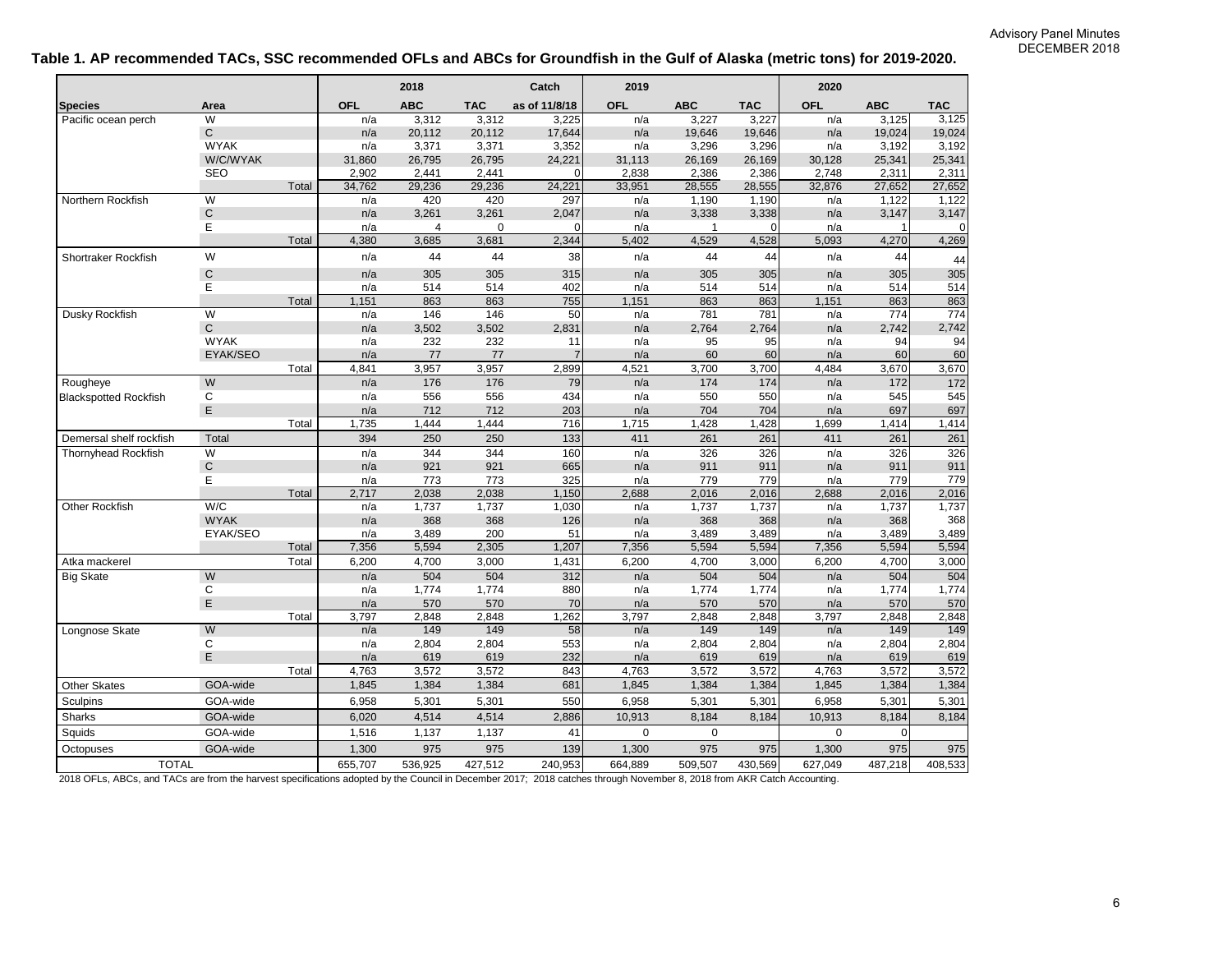| Trawl gear       |         |        | Hook-and-line gear $1$ |                |            |             |        |  |  |  |
|------------------|---------|--------|------------------------|----------------|------------|-------------|--------|--|--|--|
|                  |         |        |                        | Other than DSR | <b>DSR</b> |             |        |  |  |  |
| Season           | Percent | Amount | Season                 | Percent        | Amount     | Season      | Amount |  |  |  |
| January 20 -     | 30.42%  | 519    | January 1 -            | 86             | 221        | January 1 - | 9      |  |  |  |
| April 1          |         |        | June 10                |                |            | December 31 |        |  |  |  |
| April 1 - July 1 | 19.99%  | 341    | June 10 -              | $\overline{2}$ | 5          |             |        |  |  |  |
|                  |         |        | September 1            |                |            |             |        |  |  |  |
| July 1 -         | 27.08%  | 462    | September 1 -          | 12             | 31         |             |        |  |  |  |
| August 1         |         |        | December 31            |                |            |             |        |  |  |  |
| August 1 -       | 7.50%   |        |                        |                | 128        |             |        |  |  |  |
| October 1        |         |        |                        |                |            |             |        |  |  |  |
| October 1 -      |         |        |                        |                |            |             |        |  |  |  |
| December 31      | 15.01%  | 256    |                        |                |            |             |        |  |  |  |
| Total            |         | 1,706  |                        |                | 257        |             | 9      |  |  |  |

Table 14. Final 2019 and 2020 Pacific Halibut PSC Limits, Allowances, and Apportionments (Values are in metric tons).

<sup>1</sup> The Pacific halibut PSC limit for hook-and-line gear is allocated to the demersal shelf rockfish (DSR) fishery and fisheries other than DSR. The hook-and-line IFQ sablefish fishery is exempt from halibut PSC limits, as are pot and jig gear for all groundfish fisheries.

| Table 15. Final 2019 and 2020 Seasonal Apportionment of the Pacific Halibut PSC Limit Apportioned  |
|----------------------------------------------------------------------------------------------------|
| Between the Trawl Gear Shallow-Water and Deep-Water Species Fisheries (Values are in metric tons.) |

| Season                               | Shallow-water | Deep-water $1$ | Total |
|--------------------------------------|---------------|----------------|-------|
| January 20 - April 1                 | 384           | 135            | 519   |
| April 1 - July 1                     | 85            | 256            | 341   |
| July 1 - August 1                    | 121           | 341            | 462   |
| August 1 - October 1                 | 53            | 75             | 128   |
| Subtotal January 20 - October 1      | 643           | 807            | 1,450 |
| October 1 - December 31 <sup>2</sup> |               |                | 256   |
| Total                                |               |                | 1,706 |

<sup>1</sup> Vessels participating in cooperatives in the Rockfish Program will receive 191 mt of the third season (July 1 through September 1) deep-water species fishery halibut PSC apportionment.

<sup>2</sup> There is no apportionment between trawl shallow-water and deep-water species fisheries during the fifth season (October 1 through December 31).

Table 16. Final 2019 and 2020 Apportionments of the "Other hook-and-line fisheries" Halibut PSC Allowance Between the Hook-and-Line Gear Catcher Vessel and Catcher/Processor Sectors. (Values are in metric tons.)

| "Other than<br>DSR"<br>allowance | Hook-and-<br>line sector | Sector<br>annual<br>amount | Season                    | Seasonal<br>percentage | Sector<br>seasonal<br>amount |
|----------------------------------|--------------------------|----------------------------|---------------------------|------------------------|------------------------------|
| 257                              | Catcher                  |                            | January 1 - June 10       | 86                     | 103                          |
|                                  | Vessel                   | 120                        | June 10 - September 1     |                        |                              |
|                                  |                          |                            | September 1 - December 31 | 12                     | 14                           |
|                                  |                          |                            | January 1 - June 10       | 86                     | 118                          |
|                                  | Catcher/                 | 137                        | June 10 - September 1     |                        | ∍                            |
|                                  | Processor                |                            | September 1 - December 31 | 12                     | 16                           |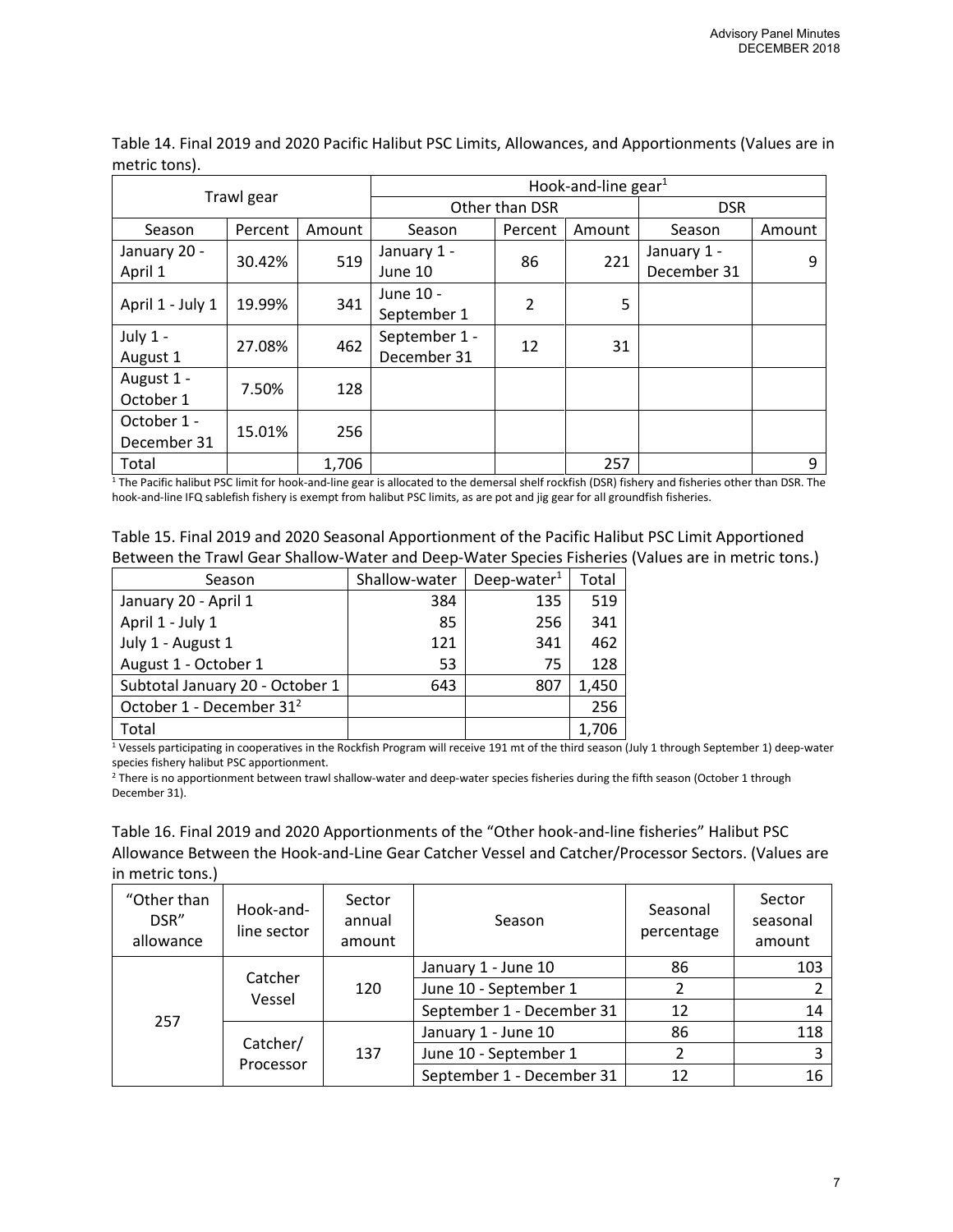# **C3 BSAI Groundfish Harvest Specifications**

The AP has reviewed the BSAI Ecosystem Status and SAFE reports and recommends the Council approve these reports. *Motion passed 18-0.*

The AP recommends the Council approve the specifications presented by the Industry Groundfish Coalition in the **attached Table 1**. *Motion passed 18-0.*

The AP recommends the Council set flatfish flexibility reserves in Table 13 (agenda item C3d) to maximize the ABC reserves. *Motion passed 18-0.*

The AP recommends the approval of Table 14-18 as provided in agenda item C3c-f.

*Motion passed 18-0.*

*Rationale:*

*Routine passing of annual BSAI Specs and tables in response to industry agreement.*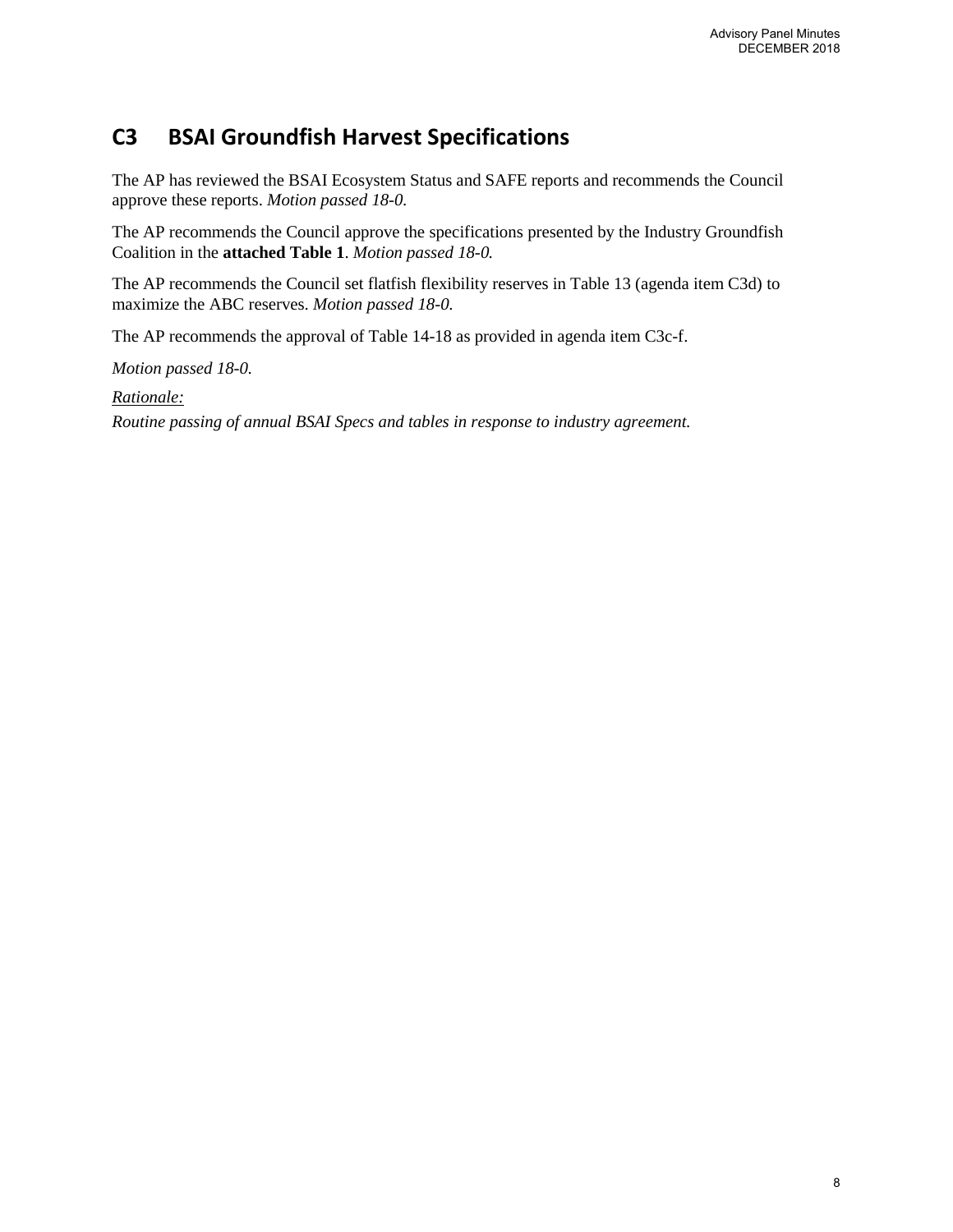|                              |                              |            | 2018             |                  | Catch as of      |            | 2019             |                  |            | 2020             |                  |
|------------------------------|------------------------------|------------|------------------|------------------|------------------|------------|------------------|------------------|------------|------------------|------------------|
| <b>Species</b>               | Area                         | <b>OFL</b> | <b>ABC</b>       | <b>TAC</b>       | 11/24/2018       | <b>OFL</b> | <b>ABC</b>       | <b>TAC</b>       | <b>OFL</b> | <b>ABC</b>       | <b>TAC</b>       |
|                              | EBS                          | 4,797,000  | 2,592,000        | 1,364,341        | 1,378,411        | 3,914,000  | 2,163,000        | 1,397,000        | 3,082,000  | 1,792,000        | 1,420,000        |
| <b>Pollock</b>               | AI                           | 49,289     | 40,788           | 19,000           | 1,861            | 64,240     | 52,887           | 19,000           | 66,981     | 55,125           | 19,000           |
|                              | Bogoslof                     | 130,428    | 60,800           | 450              | 14               | 183,080    | 137,310          | 75               | 183,080    | 137,310          | 75               |
| <b>Pacific cod</b>           | <b>BS</b>                    | 238,000    | 201,000          | 188,136          | 174,311          | 216,000    | 181,000          | 166,475          | 183,000    | 137,000          | 124,625          |
|                              | Al                           | 28,700     | 21,500           | 15,695           | 14,718           | 27,400     | 20,600           | 14,214           | 27,400     | 20,600           | 14,214           |
| <b>Sablefish</b>             | <b>BS</b>                    | 2,887      | 1,464            | 1,464            | 1,580            | 3,221      | 1,489            | 1,489            | 4,441      | 1,994            | 1,994            |
|                              | $\mathsf{Al}\hspace{0.04cm}$ | 3,917      | 1,988            | 1,988            | 660              | 4,350      | 2,008            | 2,008            | 5,997      | 2,688            | 2,688            |
| Yellowfin sole               | <b>BSAI</b>                  | 306,700    | 277,500          | 154,000          | 130,502          | 290,000    | 263,200          | 154,000          | 284,000    | 257,800          | 166,425          |
|                              | <b>BSAI</b>                  | 13,148     | 11,132           | 5,294            | 1,829            | 11,362     | 9,658            | 5,294            | 10,476     | 8,908            | 5,294            |
| <b>Greenland turbot</b>      | <b>BS</b>                    | n/a        | 9,718            | 5,125            | 1,666            | n/a        | 8,431            | 5,125            | n/a        | 7,777            | 5,125            |
|                              | $\mathsf{Al}\hspace{0.04cm}$ | n/a        | 1,414            | 169              | 163              | n/a        | 1,227            | 169              | n/a        | 1,131            | 169              |
| <b>Arrowtooth flounder</b>   | <b>BSAI</b>                  | 76,757     | 65,932           | 13,621           | 6,888            | 82,939     | 70,673           | 8,000            | 83,814     | 71,411           | 8,000            |
| Kamchatka flounder           | <b>BSAI</b>                  | 11,347     | 9,737            | 5,000            | 3,102            | 10,965     | 9,260            | 5,000            | 11,260     | 9,509            | 5,000            |
| Northern rock sole           | <b>BSAI</b>                  | 147,300    | 143,100          | 47,100           | 28,261           | 122,000    | 118,900          | 47,100           | 147,500    | 143,700          | 57,100           |
| <b>Flathead sole</b>         | <b>BSAI</b>                  | 79,862     | 66,773           | 14,500           | 10,957           | 80,918     | 66,625           | 14,500           | 83,190     | 68,448           | 14,500           |
| Alaska plaice                | <b>BSAI</b>                  | 41,170     | 34,590           | 16,100           | 23,281           | 39,880     | 33,600           | 18,000           | 37,860     | 31,900           | 18,000           |
| <b>Other flatfish</b>        | <b>BSAI</b>                  | 17,591     | 13,193           | 4,000            | 5,980            | 21,824     | 16,368           | 6,500            | 21,824     | 16,368           | 6,500            |
|                              | <b>BSAI</b>                  | 51,675     | 42,509           | 37,361           | 34,748           | 61,067     | 50,594           | 44,069           | 59,396     | 49,211           | 43,625           |
|                              | BS                           | n/a        | 11,861           | 11,861           | 9,633            |            | 14,675           | 14,675           |            | 14,274           | 14,274           |
| Pacific Ocean perch          | EAI                          | n/a        | 10,021           | 9,000            | 8,947            |            | 11,459           | 11,009           |            | 11,146           | 11,146           |
|                              | CAI                          | n/a        | 7,787            | 7,500            | 7,312            |            | 8,435            | 8,385            |            | 8,205            | 8,205            |
|                              | WAI                          | n/a        | 12,840           | 9,000            | 8,856            |            | 16,025           | 10,000           |            | 15,586           | 10,000           |
| Northern rockfish            | <b>BSAI</b>                  | 15,888     | 12,975           | 6,100            | 5,765            | 15,507     | 12,664           | 6,500            | 15,180     | 12,396           | 6,500            |
| <b>Blackspotted/Rougheye</b> | <b>BSAI</b>                  | 749        | 613              | 225              | 239              | 676        | 555              | 279              | 868        | 715              | 279              |
| <b>Rockfish</b>              | <b>EBS/EAI</b>               | n/a        | 374              | 75               | 66               | n/a        | 351              | 75               | n/a        | 448              | 75               |
|                              | CAI/WAI                      | n/a        | 239              | 150              | 173              | n/a        | 204              | 204              | n/a        | 267              | 204              |
| Shortraker rockfish          | <b>BSAI</b>                  | 666        | 499              | 150              | 250              | 722        | 541              | 358              | 722        | 541              | 358              |
|                              | <b>BSAI</b>                  | 1,816      | 1,362            | 845              | 986              | 1,793      | 1,344            | 663              | 1,793      | 1,344            | 663              |
| Other rockfish               | <b>BS</b>                    | n/a        | 791              | 275              | 211              |            | 956              | 275              |            | 956              | 275              |
|                              | $\mathsf{Al}\hspace{0.04cm}$ | n/a        | 571              | 570              | 775              |            | 388              | 388              |            | 388              | 388              |
|                              | <b>BSAI</b>                  | 108,600    | 92,000           | 71,000           | 70,393           | 79,200     | 68,500           | 57,951           | 73,400     | 63,400           | 53,635           |
| Atka mackerel                | EAI/BS<br>CAI                | n/a<br>n/a | 36,820<br>32,000 | 36,500<br>21,000 | 36,085<br>20,915 |            | 23,970           | 23,970<br>14,390 |            | 22,190<br>13,310 | 22,190           |
|                              | WAI                          | n/a        | 23,180           | 13,500           | 13,393           |            | 14,390<br>30,140 | 19,591           |            | 27,900           | 13,310<br>18,135 |
| <b>Skates</b>                | <b>BSAI</b>                  | 46,668     | 39,082           | 27,000           | 29,445           | 51,152     | 42,714           | 26,000           | 48,944     | 40,813           | 26,000           |
| <b>Sculpins</b>              | <b>BSAI</b>                  | 53,201     | 39,995           | 5,000            | 4,997            | 53,201     | 39,995           | 5,000            | 53,201     | 39,995           | 5,000            |
| <b>Sharks</b>                | <b>BSAI</b>                  | 689        | 517              | 180              | 100              | 689        | 517              | 125              | 689        | 517              | 125              |
| <b>Squids</b>                | <b>BSAI</b>                  | 6,912      | 5,184            | 1,200            | 1,735            | n/a        | n/a              | $\mathbf 0$      | n/a        | n/a              |                  |
| <b>Octopuses</b>             | <b>BSAI</b>                  | 4,769      | 3,576            | 250              | 279              | 4,769      | 3,576            | 400              | 4,769      | 3,576            | 400              |
|                              | <b>BSAI</b>                  |            |                  |                  | 1,931,292        |            |                  | 2,000,000        |            |                  | 2,000,000        |
| <b>Total</b>                 |                              | 6,235,729  | 3,779,809        | 2,000,000        |                  | 5,340,955  | 3,367,578        |                  | 4,491,785  | 2,967,269        |                  |

**Table 1. AP recommended TACs, SSC recommended OFLs and ABCs for Groundfish in the Bering Sea/Aleutian Islands (metric tons) for 20**

Sources: 2017 OFLs, ABCs, and TACs and 2018 OFLs and ABCs are from harvest specifications adopted by the Council in December 2016 and December 2017, respectively; catches through November 24, 2018 from AKR Catch Accounting.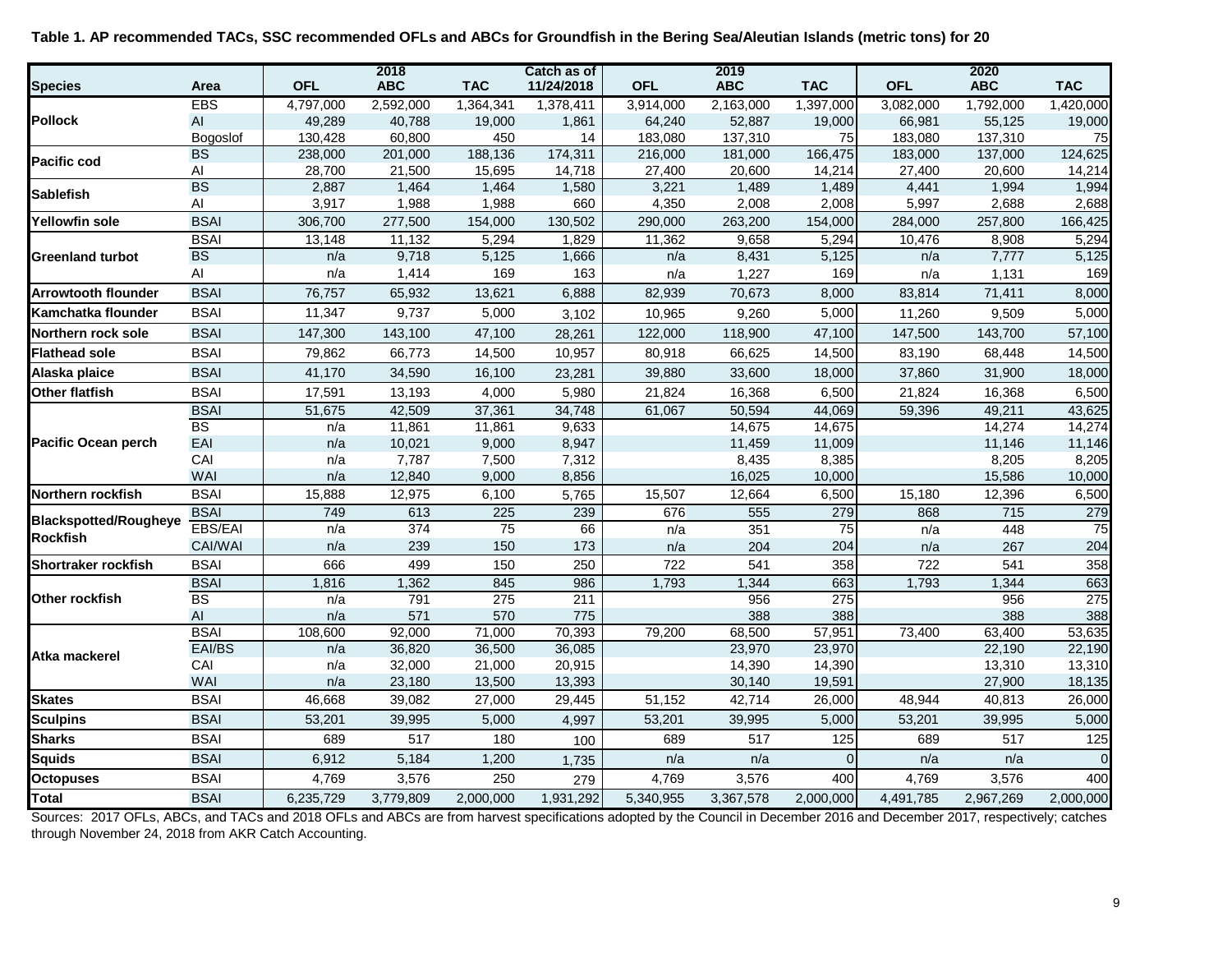# **C4 Bering Sea Fishery Ecosystem Plan**

The AP recommends that the Council adopt the final Bering Sea Fishery Ecosystem Plan (Bering Sea FEP) and recommends the Council prioritize the Traditional/Local Knowledge and Subsistence Use Action Module, and the Climate Change Module. **The Traditional Knowledge/Local Knowledge action module team should include representatives with traditional and local knowledge expertise in that area.** *[Amendment passed 17-1]*

### *Motion as amended passed 18-0*

### *Rationale:*

- *The BS FEP is ready for adoption and represents an important step towards the establishment of Ecosystem-Based Fishery Management (EBFM) in Alaska fisheries management.*
- *The BS FEP promotes ecosystem science by providing a transparent and novel approach to incorporating ecosystem considerations into Council decisions.*
- *Comprehensive work has gone into this action-informing document by the Council staff, Ecosystem Committee, Bering Sea FEP Plan Team and stakeholders*
- *Traditional knowledge (TK) is at the forefront of this FEP, and the BS FEP and future Action Modules will improve integration of TK in Council processes*
- *The Ecosystem Committee recommended prioritization of both the Climate Change and Subsistence/Traditional Knowledge action modules. These two modules are the most fully developed, have been discussed since early on in the process, and address key gaps in the Council process.*
- *While the FEP explicitly identifies future opportunities for public involvement in the creation of teams to work on specific action modules, it is important to highlight that the TK/LK module team should include significant participation from representatives with traditional and local knowledge expertise.*

# **C5 Aleutian Island Pacific cod set aside adjustment**

The AP recommends that the Council take final action on the Aleutian Islands Pacific Cod Harvest Set Aside Adjustment with the following preliminary preferred alternative and option identified in **bold**.

Alternative 1. No Action

Alternative 2. Amend CFR 679.20 (a)(7)(viii)(E) as follows (changes in **bold** and underlined):

- (1) Language is unchanged
- (2) Language is unchanged

(3) Aleutian Islands Unrestricted Fishery. Prior to March 15, vessels otherwise authorized to directed fish for Pacific cod in the Aleutian Islands may directed fish for that portion of the Aleutian Islands Pacific cod non-CDQ directed fishing allowance that is specified as the Aleutian Islands Unrestricted Fishery as determined in paragraph (a)(7)(viii)(B) of this section and may deliver their catch to any eligible processor, provided directed fishing for Pacific cod by the catcher vessel trawl sector is allowed in the BS Subarea.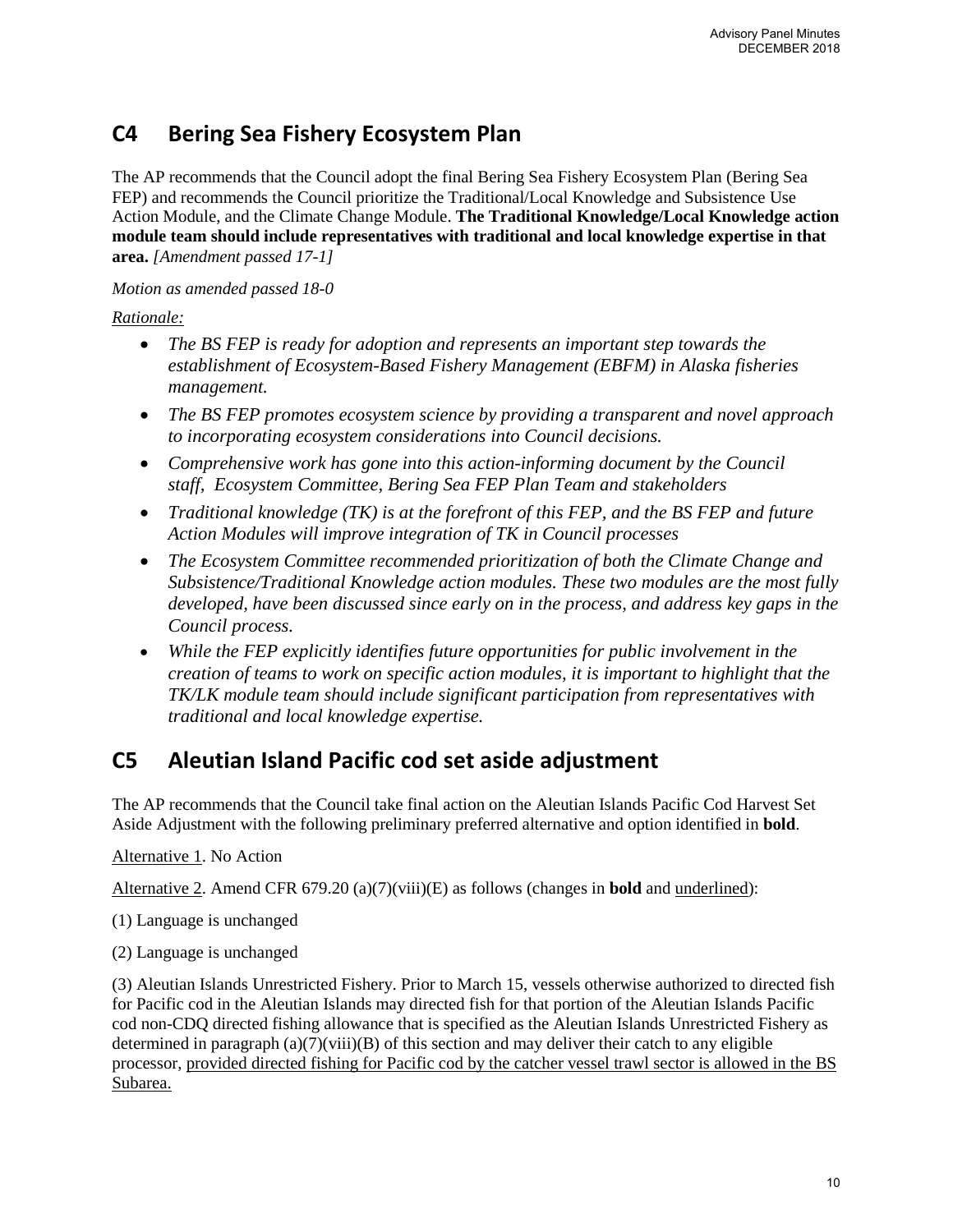(4) Management of Trawl Catcher Vessels in the Aleutian Islands Unrestricted Fishery. If the trawl catcher vessel sector is closed in the BS Subarea prior to March 15, only trawl catcher vessels that deliver their catch of Aleutian Islands Pacific cod to an Aleutian Islands shoreplant for processing may directed fish for that portion of the Aleutian Islands Pacific cod non-CDQ directed fishing allowance that is specified as the Aleutian Islands Unrestricted Fishery as determined in paragraph  $(a)(7)(viii)(B)$  of this section.

(5) Minimum Aleutian Islands shoreplant landing requirement. If less than 1,000 mt of the Aleutian Islands Catcher Vessel Harvest Set-Aside is landed at Aleutian Islands shoreplants on or before February 28, then paragraphs  $(a)(7)(viii)(E)(1)$  thru (4) of this section will not apply for the remainder of the fishing year.

(6) Language is unchanged

Alternative 3. If the Aleutian Islands Catcher Vessel Harvest Set-Aside is in effect, the trawl CV sector may not engage in directed fishing for cod from the Aleutian Islands Unrestricted Fishery until the earlier of March 15 or until the entire Set-Aside is landed.

This prohibition will be removed if less than 1,000 mt of the Aleutian Islands Catcher Vessel Harvest SetAside has not been landed by February 28.

AI Pacific Cod Harvest Set-Aside Adjustment, December 22, 2018.

#### **Alternative 4 (PPA).**

**(1) Prior to March 21, the A-season trawl CV Pacific cod harvests in the Bering Sea and trawl CV Pacific cod harvests in the Aleutian Islands except harvests delivered shoreside west of 170° longitude in the AI shall be limited to an amount equal to the BSAI aggregate CV trawl sector Aseason allocation minus the lessor of the AI directed Pacific cod non CDQ DFA or 5,000 mt.**

**Upon the closure under the above provision, directed trawl CV fishing for non CDQ BSAI Pacific cod is prohibited for all trawl CVs vessels except trawl CVs delivering shoreside west of 170° longitude in the AI prior to March 21, unless restrictions are removed earlier under 3 or 4 below.** 

**(2) Prior to March 15 AI directed Pacific cod non CDQ harvests of any sector other than the CV sector delivering shoreside west of 170° longitude in the AI as defined in (1) are limited to the amount of the AI directed Pacific cod non CDQ DFA above minus the amount set-aside from the trawl CV BSAI allocation under (1). Catches of those other sectors under this provision are not subject to the regional delivery requirement.**

**(3) If less than 1,000 mt of the AI Pacific cod non CDQ TAC has been landed shoreside west of 170 longitude in the AI by February 28 the restrictions under (1) and (2) shall be suspended for the remainder of the year.**

**(4) If prior to November 1, neither the City of Adak nor the City of Atka have notified NMFS of the intent to process non CDQ directed AI Pacific cod in the upcoming year, the Aleutian Islands shoreside delivery requirement and restriction on the trawl CV sector allocation is suspended for the upcoming year. Cities can voluntarily provide notice prior to the selected date.**

Options that apply to Alternative 4:

Option 1: Under Alternative 4, change the date for requiring shoreside deliveries to March 15.

**Option 2: Keep the dates the same but allow Pacific cod harvested in the AI to be delivered either shoreside or at-sea after March 15, the BS limitation would not apply after March 21st or sooner if the AI Pacific cod TAC is achieved**.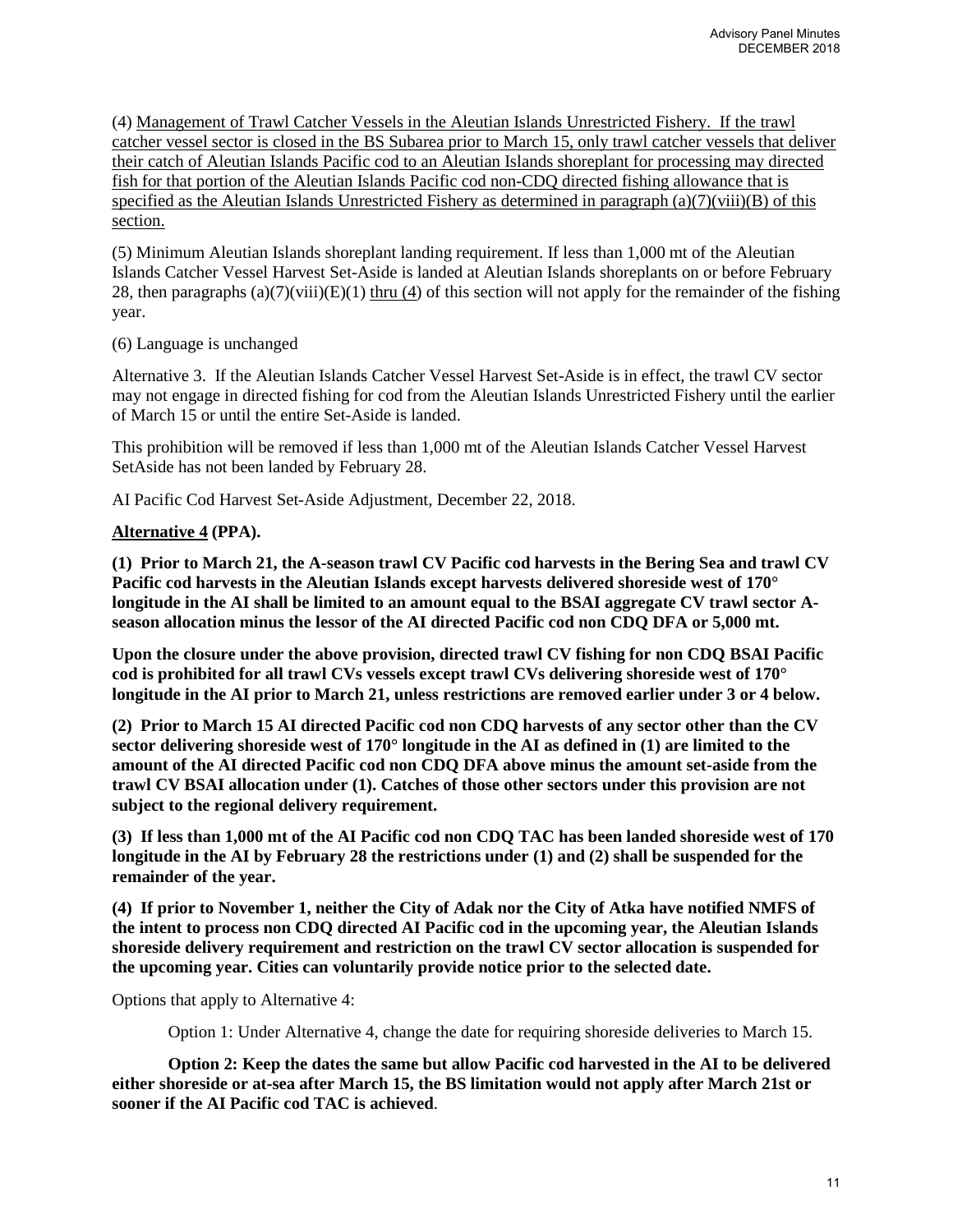Shoreside deliveries are defined as deliveries made to a facility physically located on land.

#### *Motion passed 13-4.*

#### *Rationale:*

- *In October, the AP passed a unanimous motion to forward this action for public review, referencing the importance in fixing Am 113 so that the regulation could function as intended. The council agreed, kept this action bifurcated from the Bering Sea analysis, and scheduled it for final action at this meeting. Nothing has changed since October that would warrant delay in action at this time.*
- *The AP should not be arguing the merits of Am 113, which was heavily debated for a period of 10 years and is now an implemented rule, but to make sure that it functions as envisioned. Absent action, the Council's original intent, to protect shoreside participation for Aleutian communities in the P. cod fishery, will be greatly diminished.*
- *The default situation poses a risk that AI communities could be largely preempted from the P.cod fishery, adding another layer of vulnerability to shoreside operations and communities.*
- *Analyzing the impacts of the proposed alternatives to fix Am 113 on a future Bering Sea action to limit offshore processing capacity have been largely exhausted in this paper.*
- *Am 113 has already been analyzed comprehensively and delayed for a number of reasons over the years including to assess the impact of the action relative to SSL restrictions, the implementation of Am 85, and the BSAI TAC split.*
- *The analysis shows that Alt 4 and Option 2 best align with the original intent of Am 113.*

#### *Minority Report:*

*A minority of the AP supported the substitute motion (below) and felt that it is necessary to have a holistic management approach of the BSAI cod fisheries. The piecemeal approach to the numerous actions all related to P.cod (including the BSAI trawl CV analysis and Amendment 85 review) impedes the ability to understand the collective costs and benefits each action may impose on the other actions. The actions should be combined so that appropriate management tools can be developed and analyzed to comprehensively address the multiple concerns currently facing all participants (CVs, CPs, shoreside processors) in the BSAI cod fishery. The current state of the cod fishery is outside of the scope of the original Amendment 113 analysis. At that time the fishery was characterized by high TACs in the Bering Sea and low TACs in the Aleutian Islands and the Council made its original decision determining that there was an equitable balance of trade-offs among all participants. Unfortunately, the Council did not evaluate the trade-offs among participants under much lower Bering Sea TACs and higher Aleutian Islands TACs. Further, since the October Council meeting, the BOF has taken an action that affects BSAI cod fishery participants that was not part of the original analysis. This information needs to be considered and incorporated into a more complete, overarching analysis. In asking for a postponement, stakeholders are not arguing against the merits of Amendment 113. It is understood that a technical fix is still necessary (with no proposed changes to the current suite of Alternatives) and stakeholders are not asking for the entire Amendment 113 package to be opened for consideration. If negatively affected BSAI cod fishery participants under the current fishery conditions know that a comprehensive management package is coming designed to address all the various concerns, this would actually promote continued industry goodwill to support Adak over the course of the comprehensive analytical package (as was done*  in 2018 and is anticipated for 2019), negating the need to take final action at this time. Finally, given that *the impacts of Alternatives 3 and 4 and virtually the same given the current status of the BSAI cod fishery, it is difficult to justify choosing one Alternative over another at this time.*

*Signed by: Ruth Christiansen, John Gruver, Paddy O'Donnell, Anne Vanderhoeven*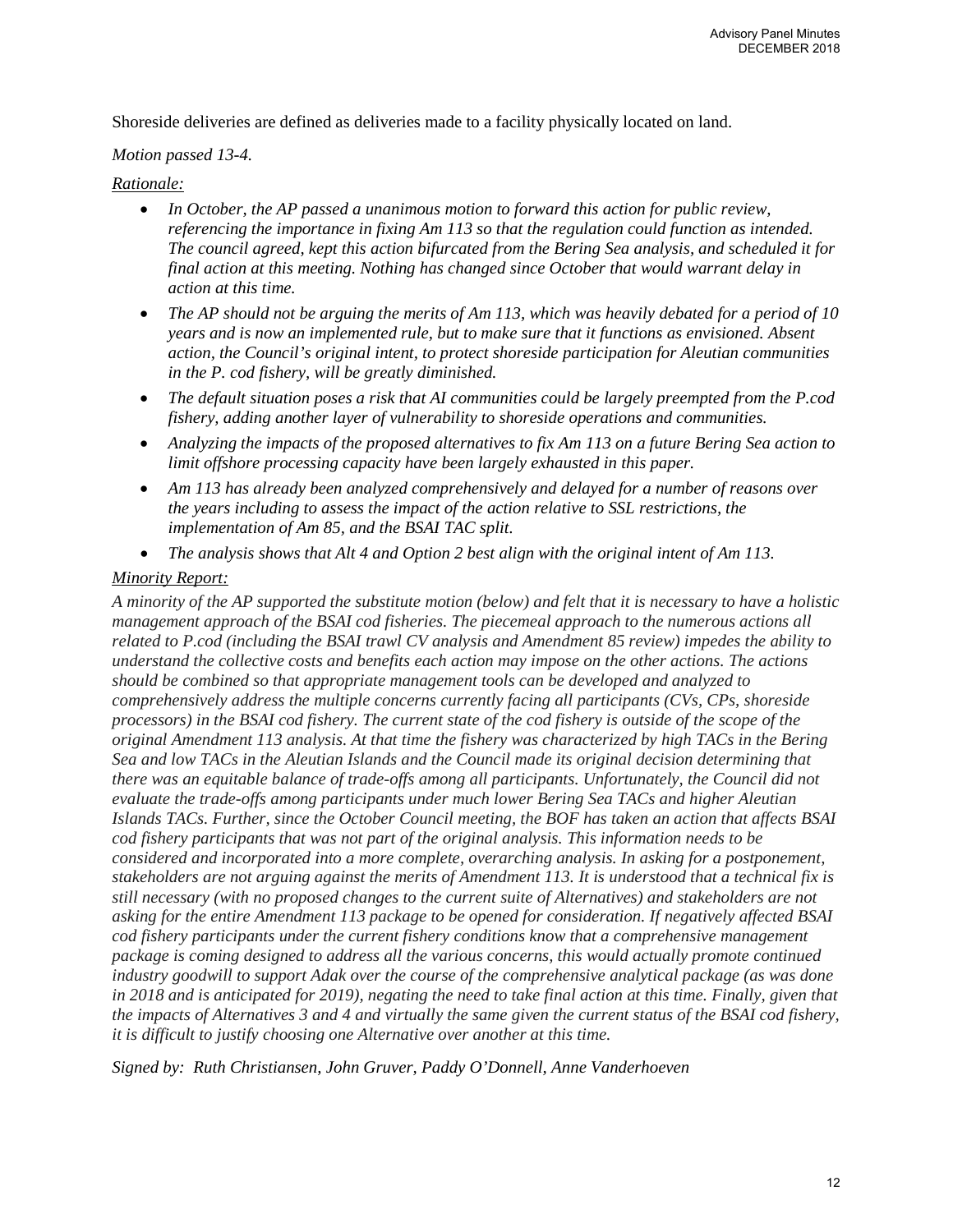*The following substitute motion failed 4-13:*

*The AP recommends the Council postpone final action and incorporate the proposed changes to Amendment 113 into the Bering Sea Pacific cod trawl CV analysis.* 

# **C6 Bering Sea Snow Crab PSC limits**

The AP recommends the Council provide further clarification on the Purpose and Need Statement for this action, increase the range of alternatives to better reflect the Purpose and Need Statement, and provide further analysis to be included in the next draft for the Bering Sea Snow Crab PSC Limits.

Specifically, the AP recommends the range of alternatives be expanded to include further consideration of snow crab PSC limits that cover all <sup>1</sup>trawl bycatch of snow crab, not just bycatch <sup>2</sup>within inside and **outside** the C. Opilio Bycatch Limitation Zone (COBLZ) area. *[Amendments (1,2) above, passed 17-0]*

In addition, the AP recommends further analysis or description of:

- The trade-offs of using the stock assessment model versus the survey as the index of abundance for setting PSC limits.
- Data on size and sex composition of bycatch, as well as, amount of bycatch in weight and numbers of crab.
- Description of impacts of alternatives on the C. Opilio directed fishery.
- Description of impacts on communities and small entities.
- <sup>3</sup>Report total bycatch in directed and <sup>4</sup>trawl-groundfish fisheries in number of crabs so **as to be consistent with the way that bycatch is measured.**
- **Include research on gear modifications/mortality reduction that was in the February 2016 discussion paper.**
- **Include information on temporal movement of trawl fishery relative to marine mammal interactions.**
- **Consider the chances of displacing trawl vessels into areas of higher PSC (red king crab, halibut, etc.) and to what extent it could increase that PSC.**
- **Include examples of how all bycatch removals in all fisheries, beyond non-pelagic trawl, are impacting the crab biomass and the amount available in directed fishery.**

*[Amendments to add bolded bullets (3) and to strike trawl (4) passed 17-0]*

#### *Motion as amended passed 17-0*

### *Rationale:*

- *The Council is charged with managing stocks throughout their range, as directed by National Standard 3. The COBLZ area is an artificial boundary not recognized by crab. PSC is encountered outside of the COBLZ area.*
- *The CPT recommended the analysis consider the pros and cons of using total abundance as an appropriate measure to inform and index the PSC limit. Crab models are focused on estimating numbers of mature male and female crab. The NMFS survey provides a more consistent indicator of stock trends for all sizes of crab from year to year.*
- *The CPT recommended the analysis consider a PSC limit in biomass (weight). This could accommodate issues such as large numbers of incoming immature crab which would be subject to high levels of natural mortality and are not equivalent to mortality of mature crab.*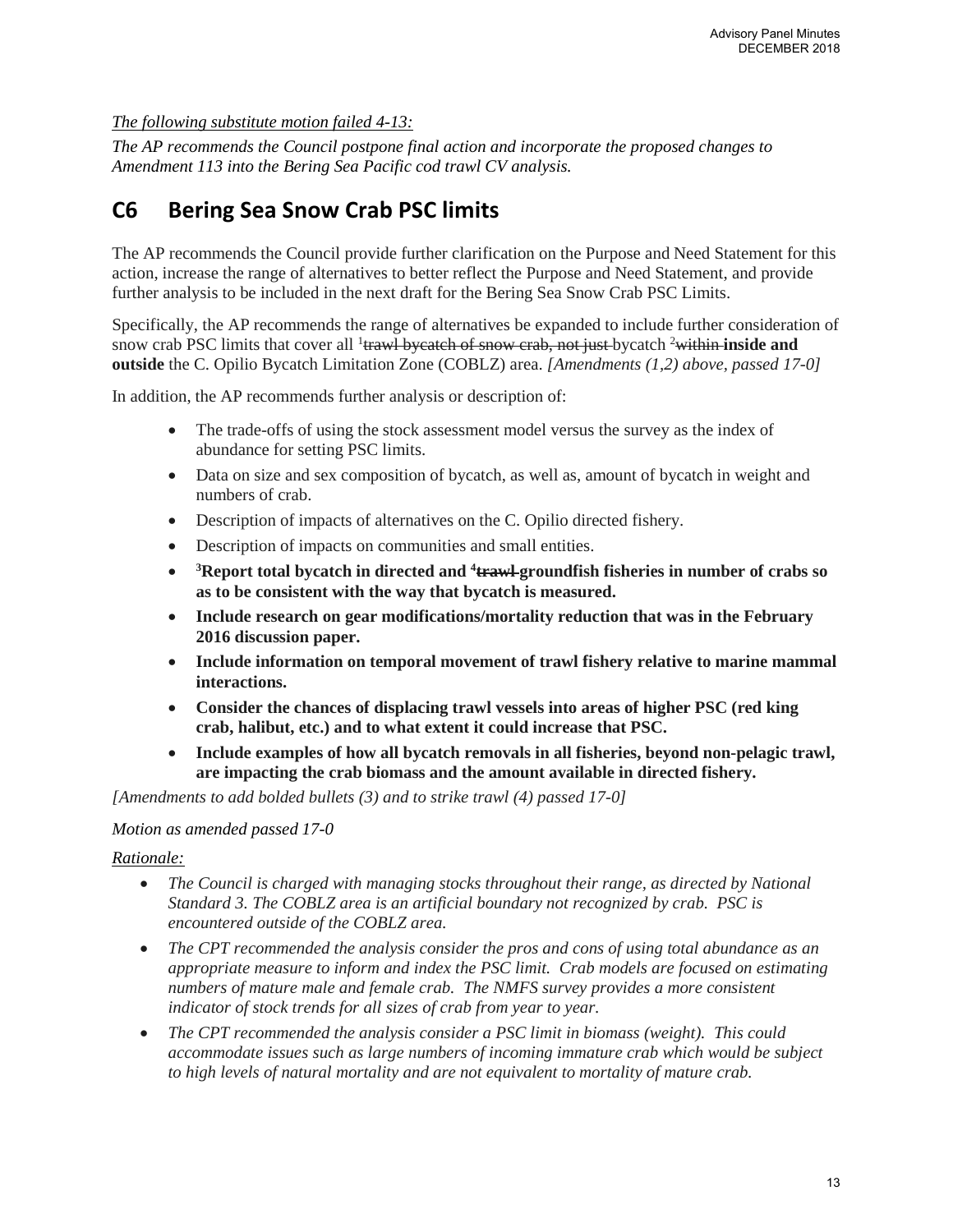- *We should be looking to the scientists for the best index to use for the PSC limits, consistent with National Standard 2.*
- *The document describes the impacts on the trawl sectors but not the directed crab fishery.*
- *This action is responsive to CPT, SSC and public testimony comments/requests.*
- *This motions simply seeks to review crab bycatch and is not an attack on trawl participants or the Am 80 sector. The crab sector appreciates and acknowledges the progress made on trawl bycatch control measures in recent years.*

# **C7 GOA pollock, cod seasons/allocations**

The AP recommends the Council release the analysis for public review after an expanded discussion to include:

- How vessel behaviors may change due to the changes in incentives within the fisheries due to combining A/B and C/D seasons for pollock and increasing the A season allocations by 5%, 10% or 15% for trawl cv cod allocations.
- Add more specificity regarding limitations on vessels' ability to move between areas (BS to GOA and across GOA regulatory areas).
- For the AFA vessels delineate the different sideboard-rules **and sideboard rules** that apply to area 610 versus 630/620 (157 west) and the exempt and non-exempt AFA vessels. *[Amendment passed 18-0]*
- For pollock, examine how the AFA vessels fishing plans might change with merging the seasons. Both the incentives of the increased quota amounts in the GOA and conflict the new seasonal structure might create for vessels fishing in the BS AFA Pollock fishery. Also include a discussion about how participation might change across GOA areas for all pollock participants (both AFA and non-AFA).
- For Pacific cod, examine how the change in the pollock A/B seasonal structure might affect vessels ability to participate in the A/B season in the GOA, both AFA and non-AFA vessels versus participation in the BS cod fishery.
- Add discussion regarding how this action could impact ability of participants to form voluntary catch shares in the GOA under a race for fish management structure for the pollock fishery.
- Add discussion of pros and cons of removing the "pause" that now occurs between the A and B seasons and C and D seasons. This break between seasons can act to slow the fishery, and allows participants time to reassess voluntary catch share, for example, if one was not formed in A season, and assess how bycatch management/PSC use could be managed for the upcoming B season.
- Should pollock and cod be split in to two actions because of sea lions.
- Look at what three seasons would look like A/B one season C/D season the same two seasons for pollock.
- **Provide data on the number of AFA vessels that could fish in the GOA that are sideboarded.** *[Amendment passed 18-0]*

#### *Motion as amended passed 18-0.*

#### *Rationale:*

• *The additional information requests are intended to help determine how changes to seasons and rollover allowances could potentially influence fishing behavior and impact current participants.*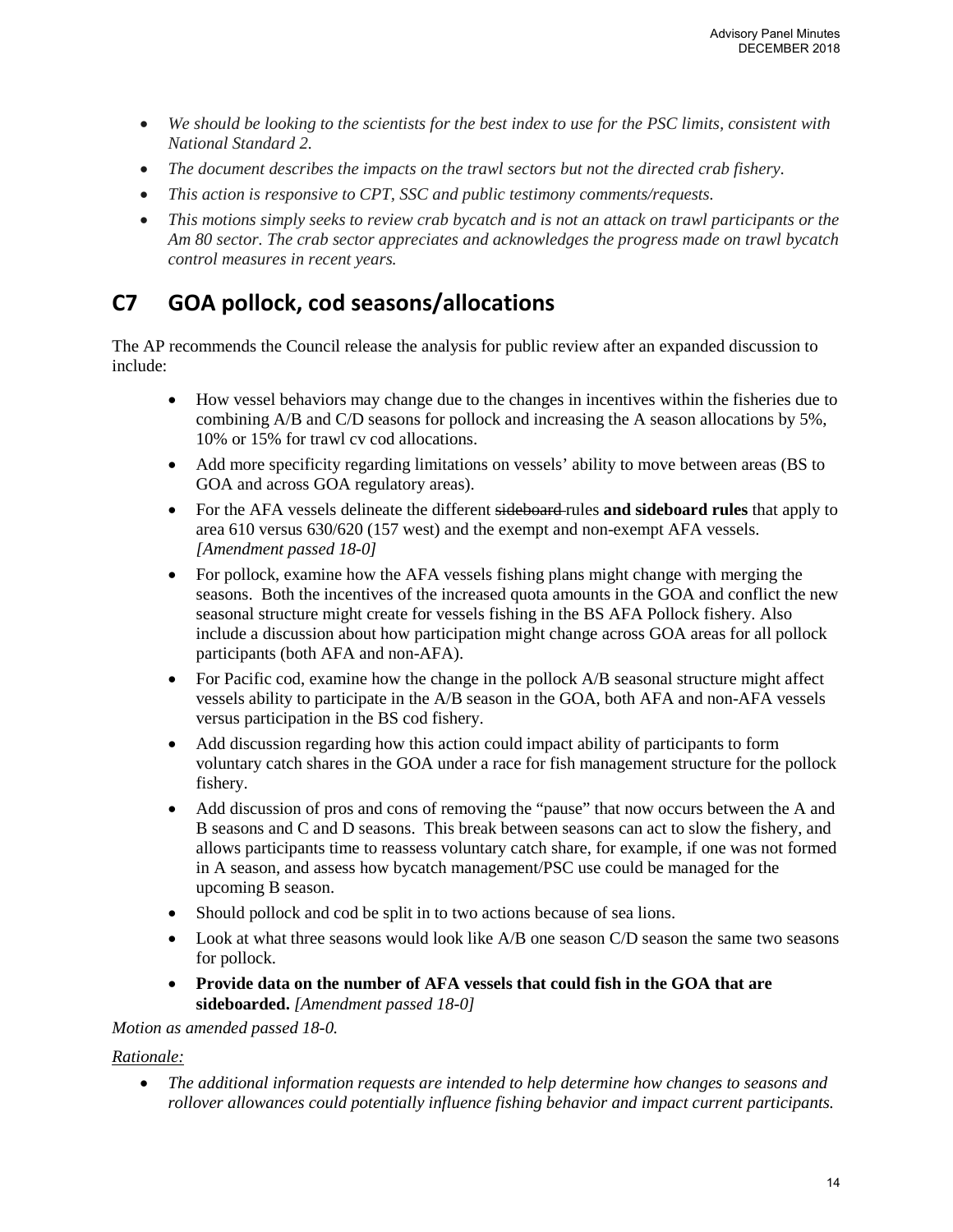- *Combining seasons in the pollock fishery could increase flexibility and result in PSC decreases, but because there is still a race for fish, challenges with management will persist.*
- *A better understanding on the number of AFA side-boarded vessels and other vessel limitations may help inform potential changes in behavior.*

# **D1 Exempted Fishing Permits for Adak pollock, A80 crab monitoring**

### **Motion 1**

The AP recommends the Council advance the Adak Pollock EFP.

*Motion Passed 15-0*

### *Rationale:*

- *While it does not impact the overall support for the EFP, public testimony noted that the MRA exemption may need to be corrected given that POP is part of the 'Aggregated Rockfish' incidental catch category. The Council may want to ask NMFS to look at all anticipated rockfish bycatch while pollock fishing under the EFP to see if there are any other rockfish species of concern. The EFP should reference an exemption to the 5% Aggregated Rockfish MRA limit instead of an exemption to the 5% POP limit. POP as an incidental species is not a stand-alone category*.
- *Proving the viability of fishing for pollock in the AI under current POP levels through this effort may result in an important economic opportunity for Adak*.

### **Motion 2**

The AP recommends the Council advance the AM80 Red King Crab EFP.

#### *Motion Passed 17-0*

#### *Rationale:*

- *In an effort to address stakeholder concerns, the EFP author coordinated with directed crab stakeholders to revise the project to include the count of crab pieces.*
- *Assessing the accuracy of PSC estimation and the potential to improve the viability of crab PSC may help inform future fisheries management.*

# **D2 Western GOA pollock vessel limitations**

The AP recommends the Council take no further action on this agenda item.

*Substitute motion passed 12-6*

### *Rationale:*

- *There are many moving parts to fisheries in the GOA, taking this piecemeal approach will likely not solve the issue. A more comprehensive approach to the GOA should be revisited.*
- *There are 20 latent vessels in the <58' fleet that pose more of a threat to the small boat fleet's future participation than the >58' boats.*
- *Looking at the composition of the small boat fleet and their residency, as well as the lack of regional delivery requirements, it is unclear what community protection measures the action is seeking to address.*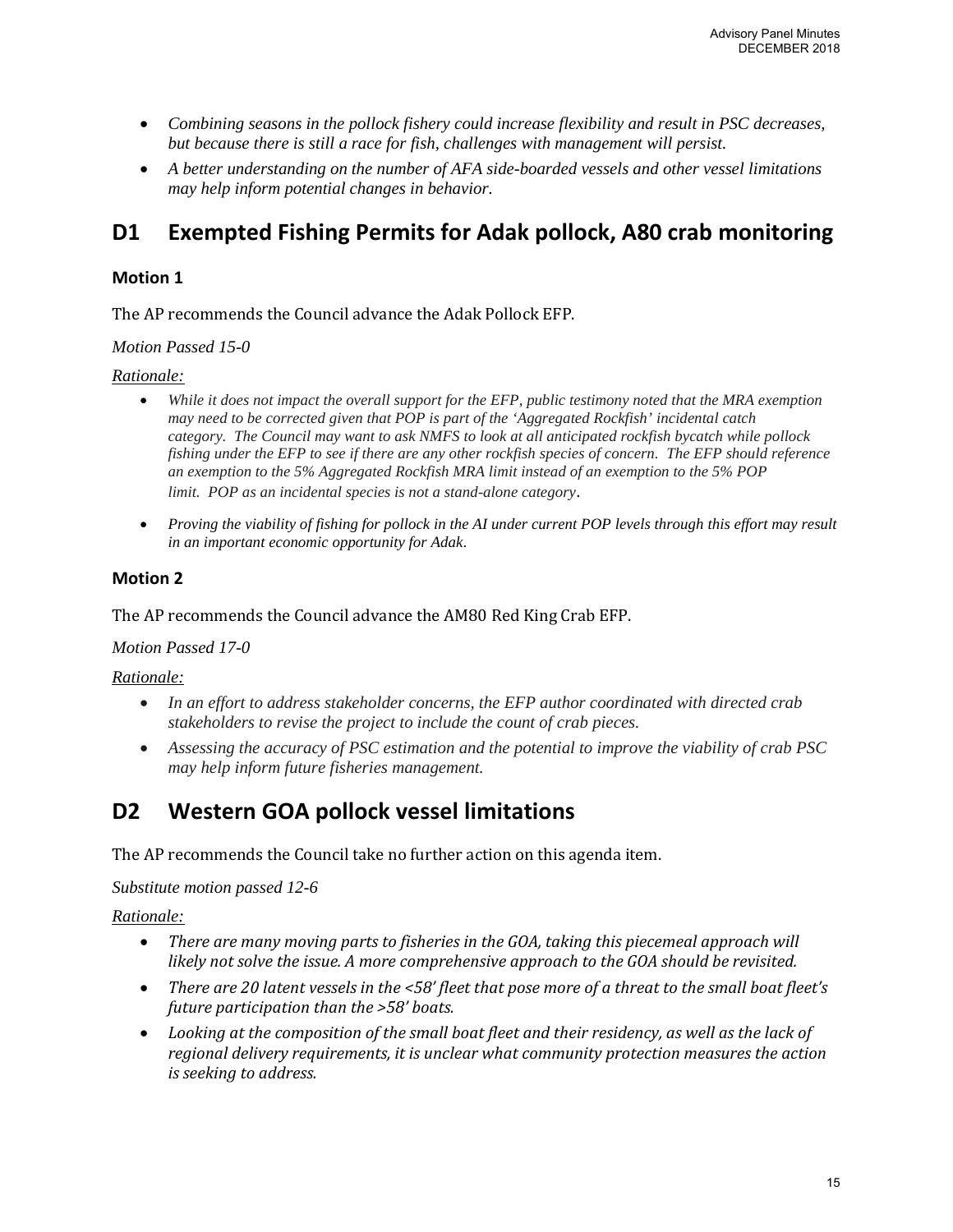- *The >58' participants have dependency on this fishery and are comprised of vessels that are homeported in GOA communities; taking action to exclude these participants would signal that one GOA community deserves greater protection than another.*
- *There is no apparent conservation purpose to this action. Previous analyses have determined that PSC is higher in the small boat fleet.*
- *This is not the right time to impose significant area-specific limitations on fisheries. A number of fisheries have been low across the GOA including, cod, pollock and salmon. Many fisheries participants and communities are struggling throughout the GOA; this action would have a seemingly unjustifiable and disproportionate negative impact on the community of Kodiak.*
- *There is no way to sideboard the >58-foot boats without impacting other areas (620/630).*

### *Minority Report:*

*A minority of the AP felt that the additional information requested in the original motion could prove beneficial in informing future management decisions to protect historical participants in the GOA pollock fishery. The opposition to the substitute motion was not intended to signal any particular advocacy for excluding the >58-foot class of vessels with dependency on this fishery. Rather, an expanded discussion paper could provide another year of participation information to better understand the scope of the problem and preemption concerns, and allow stakeholders to better evaluate the context of community protection measures in this fishery.* 

*Signed by: Angel Drobnica, Natasha Hayden, Jeff Kauffman, Carina Nichols, John Scoblic, Ernie Weiss*

### *Below is the original motion that was offered and later substituted:*

*The AP recommends the Council expand on the current discussion paper with the following revisions:*

- *The paper should include 2018 fishery harvest data for WGOA pollock harvest, and note <=58 ft and >58 ft vessel percentage of harvest.*
- *Incorporate information on how reducing trip limits may protect or harm GOA communities.*
- *Expanded examination of the impacts of restricting harvest by >58 ft vessels through caps based on historical dependence.*
- *Further examine the diversity and dependence on other fisheries by all participants.*

# **D3 Observer coverage on vessels delivering to tenders**

The AP received the report and appreciates the update.

*Motion Passed 14-0* 

*Rationale: The AP agrees with the observer task list.*

# **D4 Trawl EM 2019 Cooperative Research Plan**

The AP recommends that the Council approve the Trawl EM Cooperative Research Plan as presented.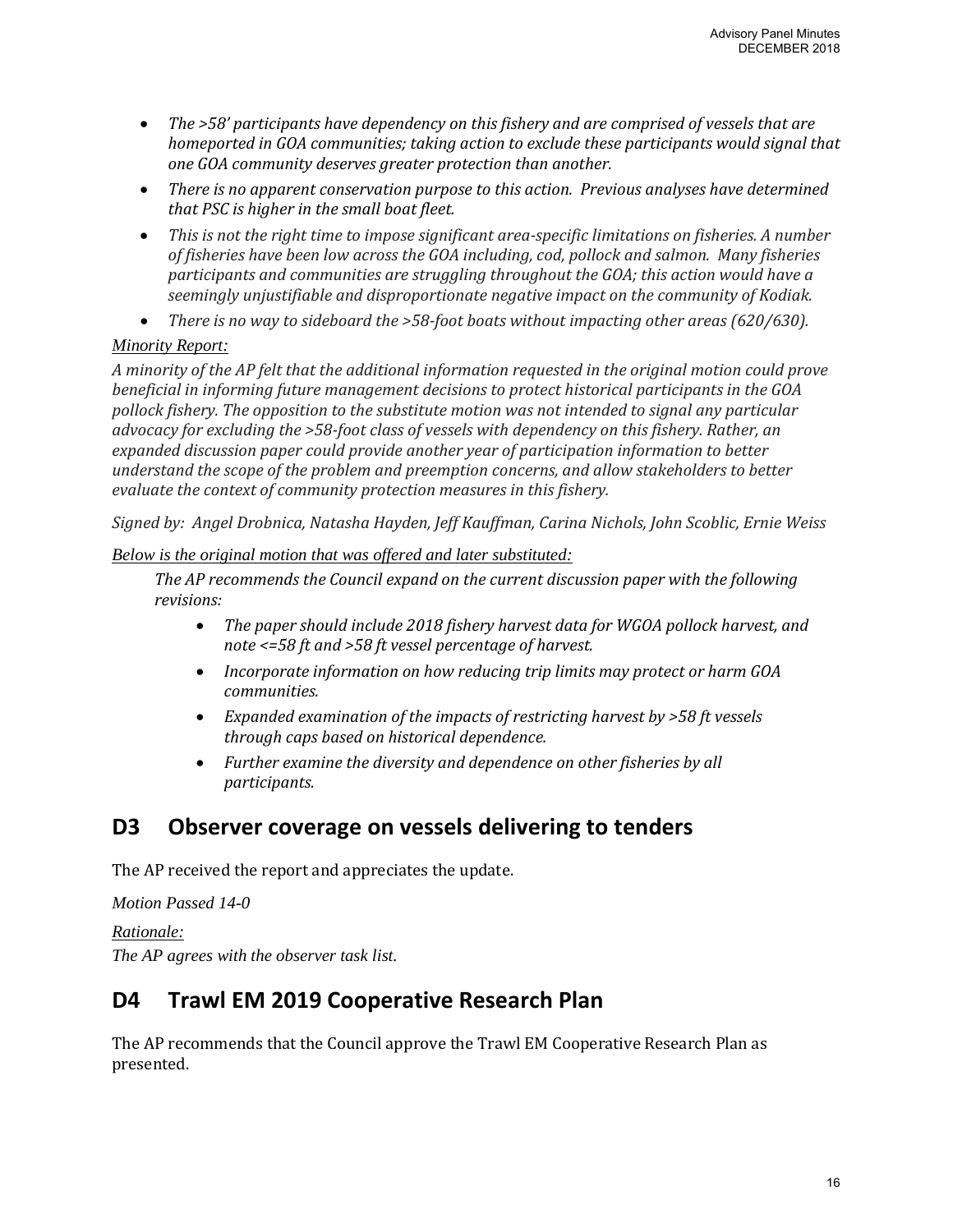*Motion passed 18-0* 

# **D5 Central GOA Rockfish reauthorization**

The AP recommends that the Council move forward with an analysis for initial review and adopt the following purpose and need statement and set of alternatives for the CGOA rockfish program reauthorization:

Purpose and Need: The intent of this action is to retain the conservation, management, safety, and economic gains created by the Rockfish Program to the extent practicable, while also considering the goals and limitations of the Magnuson-Stevens Fisheries Conservation and Management Act Limited Access Privilege Program (LAPP) provisions. The existing CGOA Rockfish Program (RP) will sunset after 2021. Consequently, if the management, economic, safety, and conservation gains enjoyed under the RP are to be continued, the Council must act to create a long term CGOA rockfish LAPP. For both the onshore and offshore sectors, the RP has improved safety at sea, controlled capacity of the fleets, improved NMFS' ability to conserve and manage the species in the program, increased vessel accountability, reduced sea floor contact, allowed full retention of allocated species and reduced halibut and Chinook salmon bycatch. In addition, the rockfish fishery dependent community in the CGOA and the shorebased processing sector have benefited from stabilization of the workforce, more shoreside deliveries of rockfish, additional non-rockfish deliveries with the RP halibut savings, and increased rockfish quality and diversity of rockfish products. Moreover, the CGOA fishermen, and the shorebased processing sector have benefited from the removal of processing conflicts with GOA salmon production. The catcher processor sector has also benefited including greater spatial and temporal flexibility in prosecuting the fishery, which result in lower bycatch, a more rational distribution of effort, and more stable markets.

Alternative 1: No action (Revert back to an LLP limited access fishery)

Alternative 2: Reauthorize the CGOA Rockfish Program with current management framework Element: Modify regulations at  $\S 679.80(a)(2)$  which specify the duration of the program.

Option 1: Remove sunset date

Option 2: Replace with new sunset date (either 10 or 20 years)

If Alternative 2 is selected, consider changing the nine minor regulatory revisions that are listed on pages 6, 7 and 8 suggested by NMFS and industry.

Add an additional minor regulatory change (10) that would exempt trawl catcher vessels from stand down requirements when transiting from the BSAI to the GOA when participating in the CGOA rockfish program for a minimum of three days at a time.

*Motion passed 17-0* 

*Rationale:* 

*The CGOA Rockfish program is working well and meets its objectives. The analysis needs to move forward in a timely manner, as the program is set to sunset on December 31, 2021.* 

# **D6 BSAI Pacific cod allocation review**

The AP recommends the Council adopt the work plan as outlined by Council staff with the following additions: